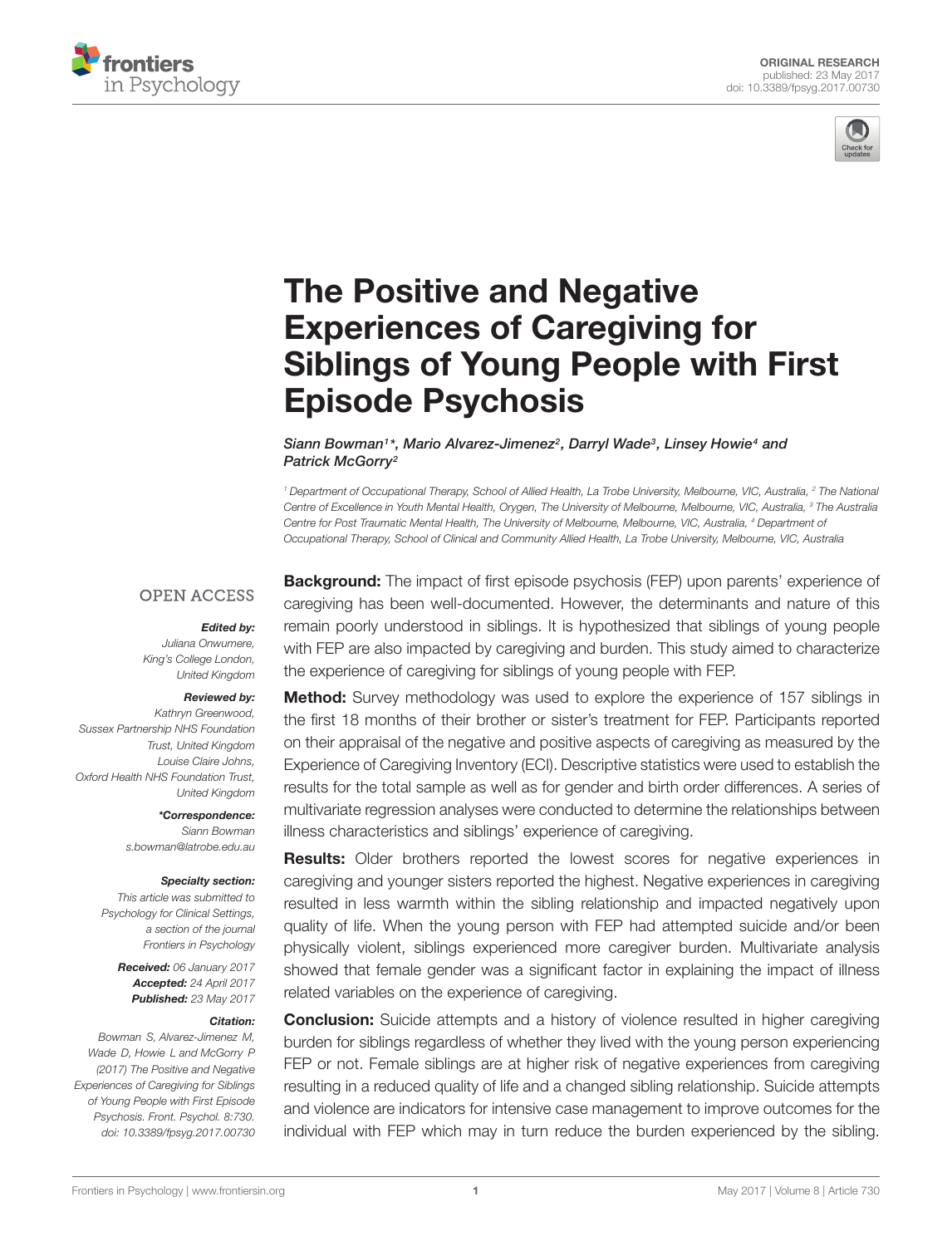Clinicians can use these findings to identify siblings, assertively intervene and provide increased psychological support, psychoeducation and practical problem solving to reduce the burden. The caregiving role that they already play for their ill brother or sister should be recognized.

Keywords: first episode psychosis, siblings, experience of caregiving

# INTRODUCTION

The sibling relationship plays a critical, formative and protective role during adolescence and early adulthood [\(Branje et al.,](#page-11-0) [2004;](#page-11-0) [Milevsky,](#page-12-0) [2005;](#page-12-0) [Gass et al.,](#page-11-1) [2007\)](#page-11-1). Disruption to the relationship during this stage of life can have significant implications, specifically to personality development, identity formation, and social support. Developmental theories provide a framework for understanding the importance of the sibling relationship and the potential losses and negative impact that may occur with the onset of first episode psychosis (FEP) [\(Adler,](#page-11-2) [1928;](#page-11-2) [Festinger,](#page-11-3) [1954;](#page-11-3) [Bowlby,](#page-11-4) [1969;](#page-11-4) [Weiss,](#page-13-0) [1974;](#page-13-0) [Bandura,](#page-11-5) [1989;](#page-11-5) [Kreppner and Lerner,](#page-12-1) [1989\)](#page-12-1). Studies show that most young people experiencing FEP live with their parents and siblings (76–88%) therefore siblings experience similar events during prodrome and acute onset as their parents [\(Gleeson et al.,](#page-11-6) [2008;](#page-11-6) [Lobban and Barrowclough,](#page-12-2) [2009\)](#page-12-2). Research shows that siblings have more intimate knowledge about their ill brother and sister than parents [\(Dyregrov and Dyregrov,](#page-11-7) [2005\)](#page-11-7).

Family research and clinical practice in FEP has neglected siblings [\(Bowman et al.,](#page-11-8) [2013\)](#page-11-8). International Clinical Guidelines for Early Psychosis [\(Royal Australian and New Zealand College](#page-12-3) [of Psychiatrists \[RANZCP\],](#page-12-3) [2005\)](#page-12-3) recommend family focused interventions to support all members in their role. There is a large body of literature that shows that family interventions do not specifically include siblings and parents are the main participants in research [\(Tennakoon et al.,](#page-13-1) [2000;](#page-13-1) [Addington et al.,](#page-11-9) [2005;](#page-11-9) [Wong](#page-13-2) [et al.,](#page-13-2) [2009;](#page-13-2) [Gleeson et al.,](#page-11-10) [2010;](#page-11-10) [McCann et al.,](#page-12-4) [2011\)](#page-12-4). Sibling relationships remain neglected in intervention studies [\(Smith](#page-12-5) [et al.,](#page-12-5) [2009\)](#page-12-5).

The appraisal of caregiving, also known as burden, has been used in studies largely with parents of young people experiencing FEP but again not with siblings [\(Addington et al.,](#page-11-9) [2005;](#page-11-9) [Patterson](#page-12-6) [et al.,](#page-12-6) [2005;](#page-12-6) [Gleeson et al.,](#page-11-6) [2008,](#page-11-6) [2010;](#page-11-10) [Alvarez-Jimenez et al.,](#page-11-11) [2010;](#page-11-11) [Boydell et al.,](#page-11-12) [2014;](#page-11-12) [Jansen et al.,](#page-12-7) [2014;](#page-12-7) [Tomlinson et al.,](#page-13-3) [2014\)](#page-13-3). Parents appraise their caregiving experience negatively and face challenges in a number of ways: trying to understand what is happening for their child; negotiating the service system to successfully receive effective help; managing odd, confronting and at times frightening and embarrassing behaviors by their ill child; dealing with uncertain diagnoses and treatment options; adjusting to a new caregiver role; managing the stigma of having a child with a psychotic disorder which can lead to social isolation and loneliness; experience grief and loss for the previous relationship with their child and the plans for the future; experience guilt and blame for thinking they failed to help early enough or that they played a role in causing the illness; and experience changed family routines [\(Addington et al.,](#page-11-9) [2005;](#page-11-9) [Patterson et al.,](#page-12-6) [2005;](#page-12-6) [Gleeson et al.,](#page-11-6) [2008,](#page-11-6) [2010;](#page-11-10) [Alvarez-Jimenez](#page-11-11)

[et al.,](#page-11-11) [2010;](#page-11-11) [Boydell et al.,](#page-11-12) [2014;](#page-11-12) [Jansen et al.,](#page-12-7) [2014;](#page-12-7) [Tomlinson](#page-13-3) [et al.,](#page-13-3) [2014\)](#page-13-3). There is no previous study investigating the appraisal of caregiving experiences for siblings of young people with FEP.

Research with siblings of individuals with long term psychotic illness identifies commonly occurring issues such as stigma, fear, guilt, grief, changed life goals, changed relationships, worry about the future, objective and subjective burden of care [\(Titelman](#page-13-4) [and Psyk,](#page-13-4) [1991;](#page-13-4) [Gerace et al.,](#page-11-13) [1993;](#page-11-13) [Lively et al.,](#page-12-8) [1994;](#page-12-8) [Lukens](#page-12-9) [et al.,](#page-12-9) [2004;](#page-12-9) [Barak and Solomon,](#page-11-14) [2005;](#page-11-14) [Patterson et al.,](#page-12-6) [2005;](#page-12-6) [Barnable et al.,](#page-11-15) [2006;](#page-11-15) [Friedrich et al.,](#page-11-16) [2008;](#page-11-16) [Smith and Greenberg,](#page-13-5) [2008;](#page-13-5) [Lobban and Barrowclough,](#page-12-2) [2009;](#page-12-2) [Ewertzon et al.,](#page-11-17) [2012;](#page-11-17) [Sjoblom et al.,](#page-12-10) [2013;](#page-12-10) [Felton,](#page-11-18) [2014\)](#page-11-18). These experiences result in a decreased quality of life [\(Smith and Greenberg,](#page-13-5) [2008\)](#page-13-5). As a result, the quality of the relationship deteriorates and the positive contributions it can make to both individuals are lost [\(Barak and](#page-11-14) [Solomon,](#page-11-14) [2005;](#page-11-14) [Smith and Greenberg,](#page-13-5) [2008;](#page-13-5) [Felton,](#page-11-18) [2014\)](#page-11-18). Over 80% of participants in this research are female siblings [\(Titelman](#page-13-4) [and Psyk,](#page-13-4) [1991;](#page-13-4) [Gerace et al.,](#page-11-13) [1993;](#page-11-13) [Lively et al.,](#page-12-8) [1994;](#page-12-8) [Lukens](#page-12-9) [et al.,](#page-12-9) [2004;](#page-12-9) [Barak and Solomon,](#page-11-14) [2005;](#page-11-14) [Patterson et al.,](#page-12-6) [2005;](#page-12-6) [Barnable et al.,](#page-11-15) [2006;](#page-11-15) [Smith and Greenberg,](#page-13-5) [2008;](#page-13-5) [Lobban and](#page-12-2) [Barrowclough,](#page-12-2) [2009;](#page-12-2) [Ewertzon et al.,](#page-11-17) [2012;](#page-11-17) [Sjoblom et al.,](#page-12-10) [2013;](#page-12-10) [Felton,](#page-11-18) [2014\)](#page-11-18).

It is difficult to conceive that family work can occur without the involvement of siblings both in terms of the unique importance of the relationship and the growing literature documenting the pervasive impact of FEP on sibling lives [\(Newman et al.,](#page-12-11) [2011;](#page-12-11) [Sin et al.,](#page-12-12) [2011,](#page-12-12) [2013;](#page-12-13) [Bowman et al.,](#page-11-8) [2013,](#page-11-8) [2014,](#page-11-19) [2015\)](#page-11-20). Qualitative studies in the United Kingdom with siblings of individuals with FEP show that common experiences include resentment, grief, loss, blame, stigma, fear of becoming ill themselves, shame, powerlessness, stop inviting friends home, keep their ill brother or sister's secrets, provide support to their parents rather than the other way around, and provide a great deal of direct and indirect care within the family [\(Sin et al.,](#page-12-14) [2008,](#page-12-14) [2011,](#page-12-12) [2013\)](#page-12-13). Sisters have been found to have difference experiences to brothers [\(Newman et al.,](#page-12-11) [2011;](#page-12-11) [Sin et al.,](#page-12-12) [2011;](#page-12-12) [Bowman et al.,](#page-11-19) [2014,](#page-11-19) [2015\)](#page-11-20).

Even though FEP intervention promotes optimism for a good outcome with evidence based care to achieve this, the literature indicates that many siblings will experience their brother or sister requiring hospital admissions, being non-compliant with treatment, having persistent psychotic symptoms, engaging in ongoing substance use, attempting suicide and/or being physical violent [\(Coldham et al.,](#page-11-21) [2002;](#page-11-21) [Nordentoft et al.,](#page-12-15) [2002;](#page-12-15) [Power et al.,](#page-12-16) [2003;](#page-12-16) [Wade et al.,](#page-13-6) [2004,](#page-13-6) [2006;](#page-13-7) [Addington and Addington,](#page-11-22) [2007;](#page-11-22) [Robinson et al.,](#page-12-17) [2009;](#page-12-17) [Farrelly et al.,](#page-11-23) [2010;](#page-11-23) [Lambert et al.,](#page-12-18) [2010\)](#page-12-18). The evidence also suggests that individuals can find it hard to access treatment and care and resist obtaining help. This can lead to long periods of untreated psychosis, which can impact upon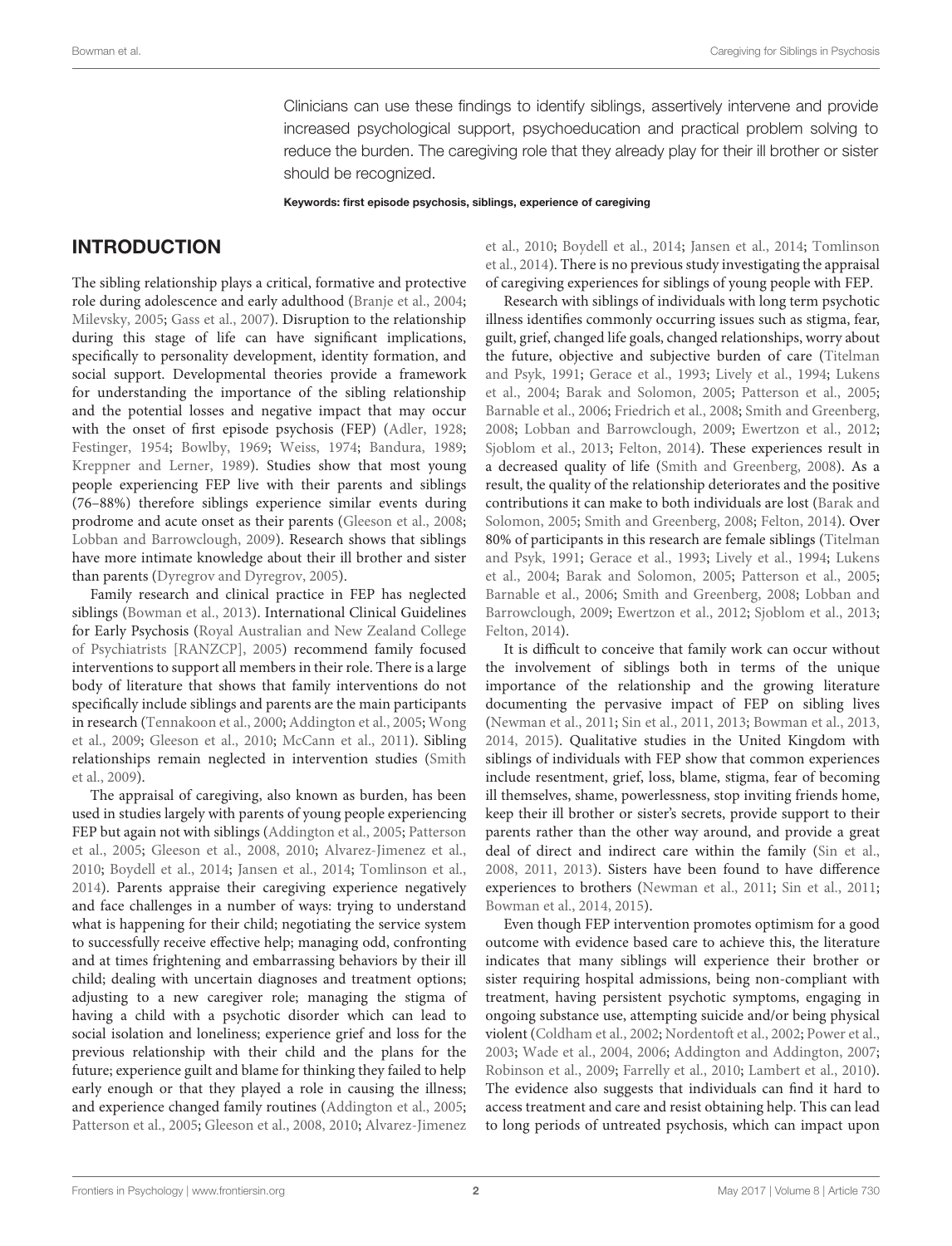the prospects of recovery [\(Perkins et al.,](#page-12-19) [2005\)](#page-12-19). Australian studies have shown that when the young person with FEP has attempted suicide and/or has a history of violence, there is a significant and negative impact on the sibling relationship and their quality of life [\(Bowman et al.,](#page-11-8) [2013,](#page-11-8) [2014,](#page-11-19) [2015\)](#page-11-20).

This study endeavors to discover what the experience of caregiving is like for siblings of young people with FEP and whether the experience has an impact upon this important relationship and their quality of life. The experience of caregiving may be different depending on gender and birth order and consequently this study also seeks to discover if this is true. The appraisal of caregiving and its relationship to illness related variables is also explored.

# MATERIALS AND METHODS

### Sample

Siblings of individuals with FEP attending the Early Psychosis Prevention and Intervention Centre (EPPIC), Orygen Youth Health, Melbourne, Australia, were invited to participate in the study. The age range of the EPPIC program at the time of the study was 15–29 years. The mean age for those experiencing FEP was 21.45 (SD: 3.51) whilst the mean age for the sibling participant was 21.76 (SD: 4.38). Birth order as opposed to age difference was used in the analysis as previous literature shows that birth order has a more significant impact upon development than age difference [\(Adler,](#page-11-2) [1928;](#page-11-2) [Kinsella et al.,](#page-12-20) [1996;](#page-12-20) [East,](#page-11-24) [2009\)](#page-11-24).

The sample included siblings who were fluent in English and able to give informed consent. It was also an ethical requirement to obtain consent from the young person experiencing FEP for their sibling to participate in the study. The exclusion criteria were intellectual impairment and a history of psychosis. The research and ethics committees of the North West Mental Health Program and the La Trobe University approved the study.

There were 388 patients attending EPPIC at the time of recruitment. Sixty-four were lost to follow up, 24 did not have a sibling, and 85 were reported by their case manager or doctor to be too unwell to be approached. Of the remaining 215 young people with FEP, only 123 (57%) agreed to meet with the researcher about gaining consent for their sibling to participate. All 123 patients provided consent for specifically identified siblings to participate. Nine young people with FEP agreed for more than one sibling to participate (seven consented for 2 siblings, one consented to 3 siblings, and one consented to 6 siblings to participate). The age range of the sibling participants was from 17 to 29 years old. Twenty-nine were under 18 years of age and required parental consent (24%). Young people with FEP were not asked why consent was not given for other siblings within the family to participate. It is therefore not known what the differences were between siblings who were refused consent to those who were granted consent in terms of birth order, gender or whether they lived at home.

According to the medical records, the 123 young people with FEP had a total of 417 potential siblings who were eligible to participate in the study however, only 157 (37.6%) were approached because the young person with FEP only provided consent for them to participate (37.6%). The mean number of children in each family ( $n = 123$ ) was 3.32 children with a range of 2–7 children. Further, 39.5% of sibling participants only had one sibling who was the young person experiencing FEP; 31.2% had two siblings (one with FEP), 11.5% had three siblings (one with FEP) and 10% had six siblings (one with FEP). This process resulted in a purposive sample of 157 siblings (see **[Tables 1](#page-2-0)**, **[2](#page-3-0)**).

### Measures

It was important for the study to select scales that were reliable and had good internal consistency. Internal consistency refers to the degree to which the items that make up the scale effectively measure the variable. One of the most commonly used indicators of internal consistency is Cronbach's alpha coefficient. [Pallant](#page-12-21) [\(2016\)](#page-12-21) reports that ideally the Cronbach alpha coefficient of a scale should be above 0.7. A procedure for checking the reliability of each scale selected for this study was implemented. The overall Cronbach alpha coefficient is therefore reported for each scale to show its internal consistency. The Cronbach alpha coefficient for each subscale is further reported in **[Table 8](#page-7-0)**.

Subjective appraisal of caregiving was measured by the Experience of Caregiving Inventory (ECI) [\(Szmukler et al.,](#page-13-8) [1996\)](#page-13-8). The ECI is a 66 item self-report measure developed with caregivers (9% were siblings) to assess the subjective negative

<span id="page-2-0"></span>TABLE 1 | Descriptive summary of sibling participant, characteristics as reported by them.

| Characteristics ( $n = 157$ )                                  | Study sample |        |  |
|----------------------------------------------------------------|--------------|--------|--|
|                                                                | $\mathsf{n}$ | (%)    |  |
| Male                                                           | 81           | (51.6) |  |
| First born                                                     | 65           | (41.4) |  |
| Second born                                                    | 52           | (33.1) |  |
| Biological sibling                                             | 154          | (98.1) |  |
| Living with ill brother or sister                              | 99           | (63.1) |  |
| Employed full time                                             | 91           | (58)   |  |
| Competed year 12                                               | 115          | (73.2) |  |
| Completed a tertiary degree                                    | 15           | (10)   |  |
| Older brother to person with early psychosis                   | 42           | (26.7) |  |
| Younger brother to person with early psychosis                 | 39           | (24.8) |  |
| Older sister to person with early psychosis                    | 44           | (28)   |  |
| Younger sister to person with early psychosis                  | 32           | (20.3) |  |
| Parents divorced                                               | 69           | (43.9) |  |
| Moved out of home due to their brother or sisters illness      | 8            | (5.1)  |  |
| Brother or sister required admission due to illness            | 123          | (78.3) |  |
| Visited their brother or sister when in hospital               | 104          | (66.2) |  |
| Believed their brother or sister remained psychotic            | 88           | (56.1) |  |
| Length of duration of untreated psychosis as stated by sibling |              |        |  |
| 1-6 months                                                     | 42           | (26.7) |  |
| 7-12 months                                                    | 61           | (38.8) |  |
| >13 months                                                     | 54           | (34.3) |  |
| Attended family services offered by mental health clinic       | 6            | (3.8)  |  |
| Happy with treatment brother or sister receives                | 113          | (72)   |  |
| Any contact with brother or sisters treating team              | 27           | (17.2) |  |

The mean age of the sample was 21.7 years (SD = 4.4).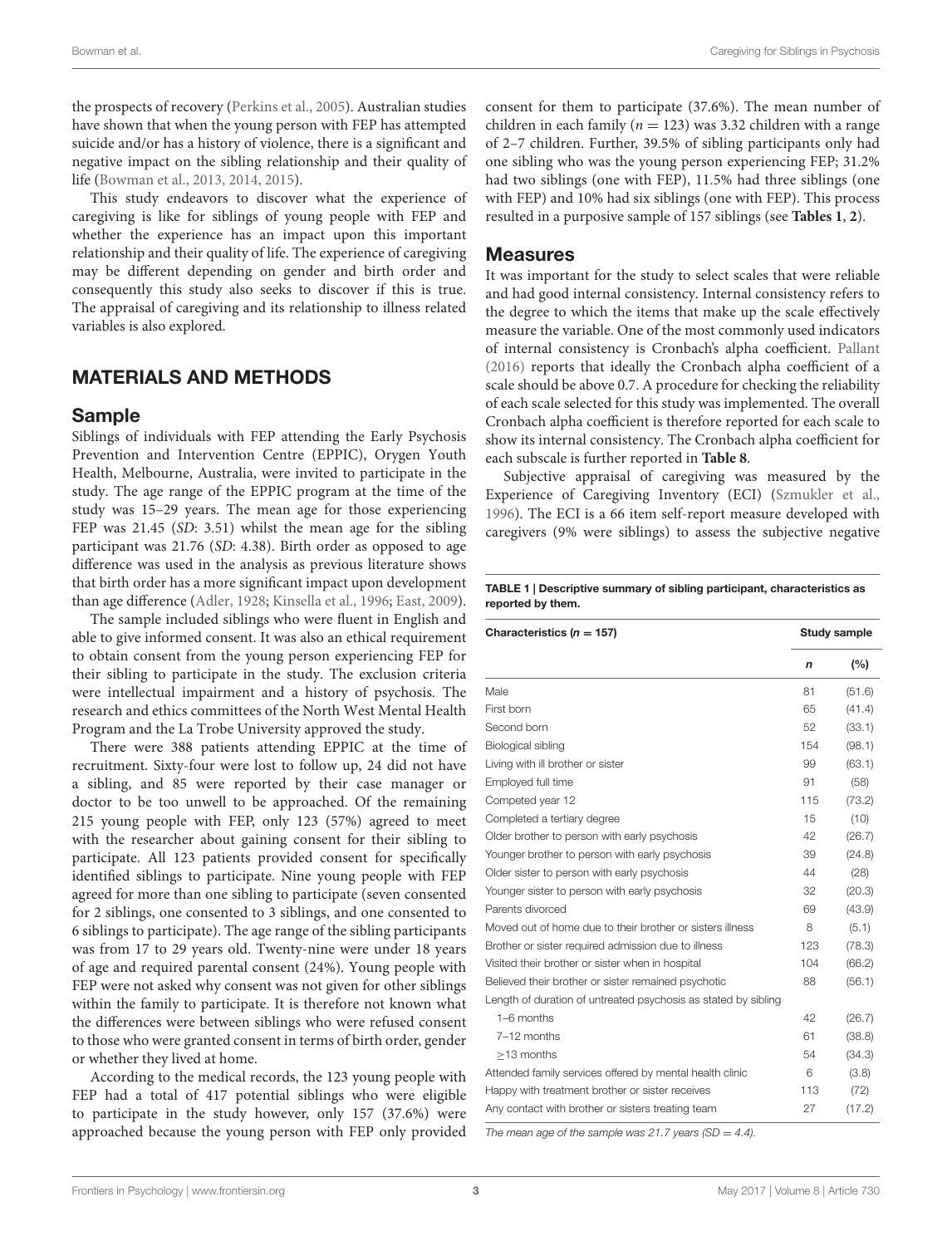<span id="page-3-0"></span>

| TABLE 2 Sociodemographic characteristics of young people with early |
|---------------------------------------------------------------------|
| psychosis obtained from medical record ( $n = 123$ ).               |

| <b>Characteristics</b>         | <b>Study sample</b> |        |  |
|--------------------------------|---------------------|--------|--|
|                                | N                   | (%)    |  |
| Male                           | 87                  | (70.7) |  |
| First born                     | 41                  | (33)   |  |
| Second born                    | 56                  | (45.5) |  |
| Employed full time             | 33                  | (26.8) |  |
| Unemployed                     | 71                  | (57.7) |  |
| At school or university        | 19                  | (15.4) |  |
| Diagnosis                      |                     |        |  |
| Schizophrenia                  | 51                  | (41.5) |  |
| Schizophreniform               | 47                  | (38.2) |  |
| Schizoaffective                | 6                   | (4.9)  |  |
| Bipolar affective disorder     | 13                  | (10.6) |  |
| Post traumatic stress disorder | 5                   | (4.1)  |  |
| Post partum psychosis          | 1                   | (0.8)  |  |
| Persisting psychosis           | 64                  | (52)   |  |
| Length of time in treatment    |                     |        |  |
| 1-6 months                     | 47                  | (38.2) |  |
| 7-12 months                    | 54                  | (43.9) |  |
| 13-18 months                   | 20                  | (16.2) |  |
| $>18$ month                    | $\mathfrak{p}$      | (1.6)  |  |
| Number of admissions           |                     |        |  |
| No admission                   | 29                  | (23.6) |  |
| 1 admission                    | 40                  | (32.5) |  |
| 2 admissions                   | 29                  | (23.6) |  |
| $=$ / $>$ 3 admissions         | 25                  | (20.3) |  |
| Compliant with medication      | 98                  | (79)   |  |
| Attempted suicide              | 45                  | (36.5) |  |
| Completed homicide             | $\overline{2}$      | (1.6)  |  |
| Past history of substance use  | 96                  | (78)   |  |
| Current substance use          | 34                  | (27.6) |  |
| Australian nationality         | 76                  | (61.7) |  |

The mean age of young people with early psychosis was 21.4 years (SD = 3.5).

and positive experiences of caregiving for family members who have a relative with a serious mental illness. Negative caregiving appraisal is calculated from the sum of the eight negative ECI subscales [difficult behaviors, negative symptoms, stigma, problems with services, effects on family, needing to provide backup support (e.g., lending money), dependency and loss], and positive appraisal from the sum of the two positive ECI subscales (rewarding personal experiences; good aspects of relationship with the patient). As this assessment was developed in conjunction with mostly parents and spouses (91%) questions are targeted to these roles and may not specifically address sibling needs. It has however, been used previously with siblings in FEP [\(Sin et al.,](#page-12-22) [2016\)](#page-12-22). Items are scored based on how often the individual has thought about various statements (e.g., 'During the past month how often have you thought about feeling unable to tell anyone about the illness?'). The individual rates these statements from 0 (never) to 4 (nearly always). Scores are calculated by adding responses within each subscale and dividing this score by the total number of items to obtain a simple

mean. A high rating on the negative subscale reflects a high level of negative experiences. A high rating on the positive subscale reflects a high level of positive experiences. The maximum score for the negative subscale is 208 and 56 for the positive subscale. The internal consistency and construct validity of the ECI has been found to be high and a strong predictor of the psychological well-being for people who have a family member with psychosis [\(Szmukler et al.,](#page-13-8) [1996\)](#page-13-8).

The Adult Sibling Relationship Questionnaire (ASRQ) [\(Stocker et al.,](#page-13-9) [1997\)](#page-13-9) was utilized to examine the quality of the sibling relationship. This measure consists of 81 items on 14 scales that combine to form three higher-order factors: warmth (intimacy, affection, knowledge, acceptance, similarity, admiration, emotional support, and instrumental support), conflict (dominance, competition, antagonism, quarreling), and rivalry (maternal rivalry and paternal rivalry). For all ASRQ items, participants rated how characteristic each item is of themselves and their sibling. Participants rate how often feelings and behaviors occur on a Likert Scale from 1 to 5 ranging from (1) hardly at all to (5) to extremely much.

The World Health Organisation Quality of Life Scale – Bref (WHOQoL-Bref) [\(World Health Organisation \[WHO\],](#page-13-10) [1998\)](#page-13-10) was used to assess quality of life. This scale is a 26 item selfreport measure organized into four domains: Physical QoL (seven items: activities of daily living and energy levels); Psychological QoL (eight items: self-esteem and negative feelings); Social QoL (three items: personal relationships and social supports); and Environment QoL (eight items: financial resources and home environment). All items are rated on a five-point scale assessing intensity, capacity, frequency, or evaluation of their satisfaction. The mean scores of items within each domain are used to calculate the domain score. Mean scores are then multiplied by four to make domain scores compatible with the scores used in the WHOQOL-100 (scale range: 0–100). This scale required reverse scoring of items 3, 4, and 26. The method for converting raw scores to transformed scores is provided in the WHOQOL-Bref user manual [99]. Domain scores are scaled in a positive direction with higher scores denoting higher quality of life [\(World Health Organisation \[WHO\],](#page-13-10) [1998\)](#page-13-10).

Each client's medical file was reviewed to obtain data on the duration of untreated psychosis (DUP) before receiving treatment (in months), the number of hospital admissions, history of medication compliance (non-compliant, fluctuating compliance, full compliance), persisting positive symptoms (yes/no), suicide attempts (yes/no; number of), substance use (yes/no; frequency), and history of physical violence (yes/no).

### Data Analyses

Descriptive statistics for demographic and clinical variables were computed. Means, standard deviations (SD), and 95% confidence intervals (95% CI) were calculated to represent the preliminary population norms. Statistical differences between groups were investigated using independent samples t-tests and one way analysis of variance (ANOVA). Post hoc comparisons were implemented to ascertain which groups were significantly different from one another. Given the exploratory nature of the research, alpha was set at 0.05 for all analyses. No adjustments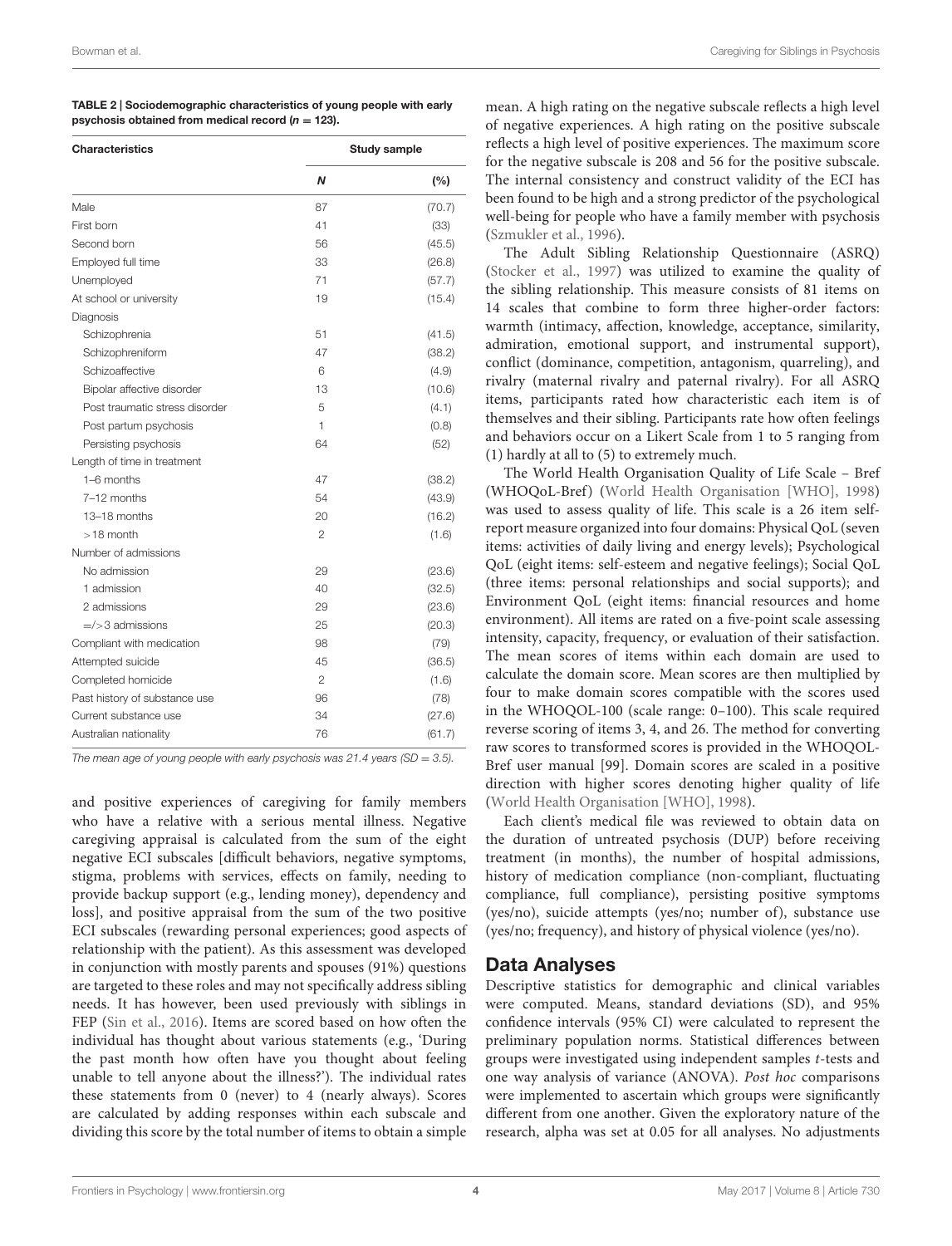were made for multiple comparisons as they can result in a higher type II error, reduced power, and increased likelihood of missing significant findings.

Correlation analyses were used to detect relationships between the scale and variables. Pearson's product-moment co-efficient (r) was used. The significance of the strength of correlation was interpreted in accordance with guidelines proposed by Cohen. In order to determine the strength of the relationships, Cohen's guidelines were used:  $r = 0.10$  to 0.29 or  $r = -0.10$  to  $-0.29$ small/weak;  $r = 0.30$  to 4.9 or  $r = -0.30$  to  $-4.9$  moderate;  $r = 0.50$  to 1.0 or  $-0.50$  to  $-1.0$  large/strong.

A series of regression analyses were conducted to determine which illness related variables were independent predictors of the negative and positive aspects of care. These variables were entered into two separate regression analyses, with the Negative Aspects of Caregiving Subscale and the Positive Aspects of Caregiving Subscale serving as the dependent variable in each model. All statistical analyses were undertaken using SPSS-24.

# RESULTS

# The Experience of Caregiving, Sibling Gender, and Birth order

Siblings were divided into four groups: older brother (26.8%), younger brother (24.8%), older sister (28%), and younger sister (20.4%). Further, 52.4% of older brothers lived at home, 82.1% of younger brothers lived at home, 34.1% of older sisters lived at home, and 71.9% of younger sisters lived at home.

# Is There an Association between Caregiving, Birth Order, and Gender?

Scores on the ECI according to sibling gender and birth order are presented in **[Table 3](#page-5-0)**. A series of one-way between groups ANOVA were performed to explore the difference between sibling groups and the Negative Aspects of Caregiving Subscale. Older brothers scored significantly lower burden scores than younger sisters overall  $[F(3,153) = 2.94, p = 0.035]$  (eta squared was 0.05). Younger sisters reported the highest burden for six of the eight items (stigma, problems with services, the effects on family, needing to provide back up, dependency and loss). There was a statistically significant difference for the experience of difficult behaviors between older brothers and older sisters with older brothers scoring lower  $[F(3,153) = 3.20, p = 0.025]$ (eta squared 0.06). Younger brothers reported a significantly lower score on the dependency subscale than younger sisters  $[F(3,153) = 3.74, p = 0.012]$  (eta squared 0.07). Regression analysis showed that a significant predictor of high burden was female gender. Regression analysis also showed that living at home did not explain the burden difference between older brothers and younger sisters.

A series of one-way between groups ANOVA were performed to explore the associations between sibling groups for the Positive Aspects of Caregiving Subscales of the ECI. A statistically significant difference was found between the four dyads with brothers scoring significantly lower than younger sisters  $[F(3,153) = 5.25, p = 0.002]$  (eta squared was 0.09). Younger brothers reported the lowest score. Younger sisters reported the highest score. Statistically significant differences were found on both items of the Positive Aspects of Caregiving Scale: positive personal experiences  $[F(3,153) = 5.22, p = 0.002]$ (eta squared was 0.09) and good aspects of the relationship  $[F(3,153) = 3.52, p = 0.017]$  (eta squared was 0.06) with both older and younger brothers scoring significantly lower than younger sisters.

In summary, younger sisters experienced more burden than other sibling groups and they also experienced the most positive experiences. Sisters experienced the most overall burden.

# Caregiving and the Impact on Sibling Relationship

# Is There an Association between Caregiving and the Sibling Relationship?

#### **Warmth**

A negative correlation was found between the Negative Aspects of Caregiving Subscale and warmth  $(r = 0.437, p < 0.001)$ with high scores on the Negative Aspects Subscale associated with less warmth within the sibling relationship (see **[Table 4](#page-5-1)**). The eight items of the Negative Aspects Scale were analyzed separately to ascertain whether specific negative experiences were associated warmth within the relationship. Negative correlations were found between difficult behaviors ( $r = 0.631$ ,  $p < 0.001$ ), negative symptoms ( $r = 0.51$ ,  $p < 0.001$ ), stigma ( $r = 0.42$ ,  $p < 0.001$ ), perceived effects on the family ( $r = 0.39$ ,  $p < 0.001$ ) and warmth. A positive correlation was found for good aspects in the relationship subscale ( $r = 0.54$ ,  $p < 0.001$ ) and warmth.

### **Conflict**

A positive correlation was found between Negative Aspects of Caregiving and conflict ( $r = 0.6$ ,  $p < 0.001$ ). Strong positive correlations were found between difficult behaviors ( $r = 0.626$ ,  $p < 0.001$ ), problem with services ( $r = 0.571$ ,  $p < 0.001$ ), effects on the family ( $r = 0.568$ ,  $p < 0.001$ ) and conflict.

### **Rivalry**

A positive correlation was found between Negative Aspects of Caregiving and rivalry ( $r = 0.49$ ,  $p < 0.001$ ).

In summary, high scores on the Negative Caregiving subscale was associated with less warmth, more conflict and rivalry within the sibling relationship. Good aspects of caregiving were associated with more warmth in the relationship.

### Caregiving and the Sibling Quality of Life Is There an Association between Caregiving and the Sibling Quality of Life? **Physical domain**

In the physical domain ( $r = -0.477$ ,  $p < 0.001$ ), negative correlations were found between difficult behaviors ( $r = -0.427$ ,  $p \le 0.001$ ), negative symptoms  $(r = -0.385, p \le 0.001)$ , problems with services ( $r = -0.364$ ,  $p < 0.001$ ), effects on family  $(r = -0.375, p = 0.001)$ , need to provide back up  $(r = -0.382,$  $p < 0.001$ ), dependency ( $r = -0.444$ ,  $p = 0.001$ ), loss ( $r = -0.352$ , p < 0.001) and the physical domain (see **[Table 5](#page-6-0)**).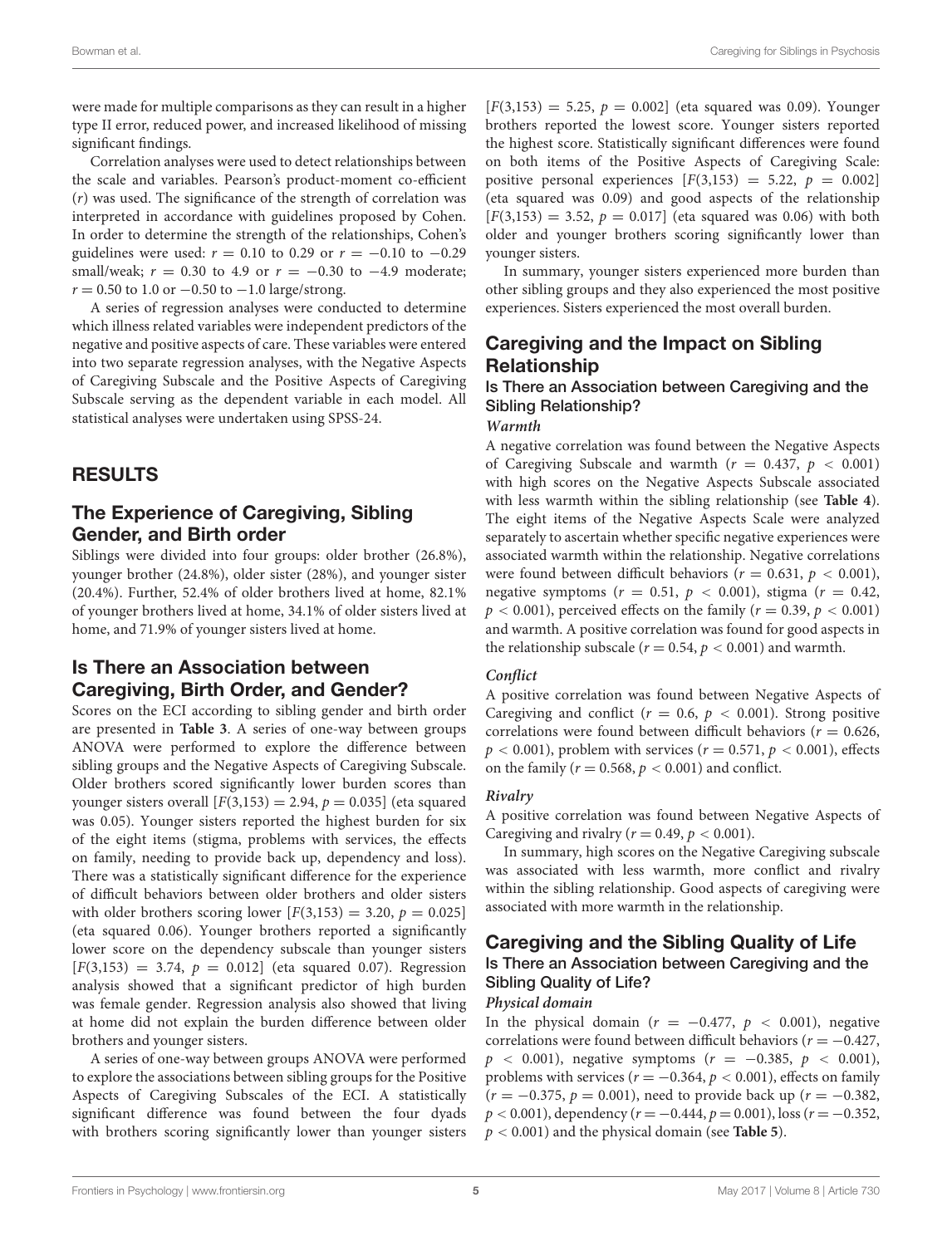#### **Psychological domain**

In the psychological domain ( $r = -0.334$ ,  $p < 0.001$ ), negative correlations existed between difficult behaviors ( $r = -0.382$ ,  $p < 0.001$ ), negative symptoms ( $r = -0.367$ ,  $p < 0.001$ ), stigma  $(r = -0.258)$ , effects on family  $(r = -0.288, p < 0.001)$ , need to back up ( $r = -0.177$ ,  $p < 0.001$ ), dependency ( $r = -0.223$ ,  $p < 0.001$ ), and loss ( $r = -0.244$ ,  $p < 0.001$ ) and the psychological domain of quality of life.

#### **Social domain**

In the social domain ( $r = -0.486$ ,  $p < 0.001$ ), negative correlations existed between difficult behaviors ( $r = -0.512$ ,  $p \le 0.001$ ),  $(r = -0.397, p \le 0.001)$ , stigma  $(r = -0.456,$  $p < 0.001$ ), effects on family ( $r = -0.439$ ,  $p < 0.001$ ), dependency  $(r = -0.223, p < 0.001)$ , and loss  $(r = -0.244, p < 0.001)$  and the social domain.

#### **Environment domain**

In the environment domain ( $r = -0.508$ ,  $p < 0.001$ ), negative correlations existed between all subscales of the ECI and the environment domain of quality of life.

In summary, a negative correlation was found between Negative Aspects of Caregiving Subscale and all domains of the siblings' quality of life.

# Caregiving and Illness Related Variables of FEP

### Is There an Association between Caregiving and the Illness Related Variables Associated with FEP?

Independent-samples t-tests showed significant associations between the ECI Negative Aspects of Caregiving and attempted suicide  $[t(155) = -4.65, p < 0.001]$ ; a history of violence

#### <span id="page-5-0"></span>TABLE 3 | The experience of caregiving, sibling gender, and birth order.

|                        | OВ           | YB           | <b>OS</b>     | YS           | Total        |
|------------------------|--------------|--------------|---------------|--------------|--------------|
|                        | $N = 42$     | $N = 39$     | $N = 44$      | $N = 32$     | $N = 157$    |
| Mean (SD)              |              |              |               |              |              |
| Difficult behaviors    | 12.73 (5.76) | 16.84 (8.30) | 16.95 (7.56)  | 16.75 (7.82) | 15.75 (7.53) |
| Negative symptoms      | 12.61 (6.40) | 12.23 (5.91) | 15.25 (6.17)  | 14.31 (6.80) | 13.60 (6.37) |
| Stigma                 | 10.07 (4.59) | 11.76 (5.60) | 10.97 (3.37)  | 12.28 (5.35) | 11.19 (4.76) |
| Problems with services | 10.02 (3.71) | 10.30 (3.89) | 12.22 (5.77)  | 12.46 (4.99) | 11.21 (4.76) |
| Effects on family      | 11.54 (5.09) | 12.25 (5.67) | 13.04 (4.87)  | 14.34 (6.65) | 12.71 (5.56) |
| Need to back up        | 9.16(3.58)   | 9.25(3.10)   | 10.88 (4.42)  | 11.25 (5.03) | 10.09 (4.12) |
| Dependency             | 8.59(3.60)   | 7.94 (3.74)  | 10.18 (4.64)  | 10.68 (4.26) | 9.30(4.19)   |
| Loss                   | 12.90 (6.20) | 12.76 (5.17) | 13.75 (4.89)  | 16.37 (7.19) | 13.81 (5.94) |
| Positive experiences   | 13.21 (6.34) | 12.69 (6.03) | 16.68 (7.04)  | 17.56 (6.77) | 14.94 (6.82) |
| Good aspects           | 14.88 (5.32) | 14.38 (4.78) | 15.72 (4.86)  | 18.06 (5.43) | 15.64 (5.21) |
| Total negative score   | 87.62 (4.70) | 93.30 (5.30) | 103.24 (4.86) | 108.4(6.10)  | 97.66 (5.30) |
| Total positive score   | 28.09 (1.55) | 27.07 (1.30) | 32.40 (1.45)  | 35.6(1.53)   | 30.58 (1.52) |
|                        |              |              |               |              |              |

Results of the Experience of Caregiving Inventory (ECI). Scores are presented for sibling gender and position [older brother (OB), younger brother (YB), older sister (OS), younger sister (YS)], and in total numbers [total siblings (T)].

#### <span id="page-5-1"></span>TABLE 4 | The experience of caregiving and the sibling relationship.

|                               | Warmth  |       | Conflict |       | <b>Rivalry</b> |       |
|-------------------------------|---------|-------|----------|-------|----------------|-------|
|                               | r       | р     | r        | р     | r              | p     |
| Difficult behaviors           | $-0.63$ | 0.001 | 0.62     | 0.001 | 0.56           | 0.001 |
| Negative symptoms             | $-0.51$ | 0.001 | 0.41     | 0.001 | 0.40           | 0.001 |
| Stigma                        | $-0.42$ | 0.001 | 0.35     | 0.001 | 0.41           | 0.001 |
| Problems with services        | $-0.14$ | 0.700 | 0.57     | 0.001 | 0.21           | 0.008 |
| Effects on family             | $-0.39$ | 0.001 | 0.56     | 0.001 | 0.48           | 0.001 |
| Need to back up               | $-0.19$ | 0.120 | 0.53     | 0.001 | 0.28           | 0.001 |
| Dependency                    | $-0.39$ | 0.623 | 0.45     | 0.001 | 0.23           | 0.003 |
| Loss                          | $-0.24$ | 0.002 | 0.33     | 0.001 | 0.37           | 0.001 |
| Positive personal experiences | 0.72    | 0.371 | 0.51     | 0.001 | 0.11           | 0.171 |
| Good aspects of relationship  | 0.54    | 0.001 | 0.05     | 0.485 | $-0.23$        | 0.003 |
| Total negative score          | $-0.43$ | 0.000 | 0.60     | 0.000 | $-0.48$        | 0.000 |
| Total positive score          | 0.34    | 0.000 | 0.31     | 0.000 | $-0.07$        | 0.355 |

The 10 subscales of The Experience of Caregiving Inventory (ECI) and The Adult Sibling Relationship Questionnaire (ASRQ).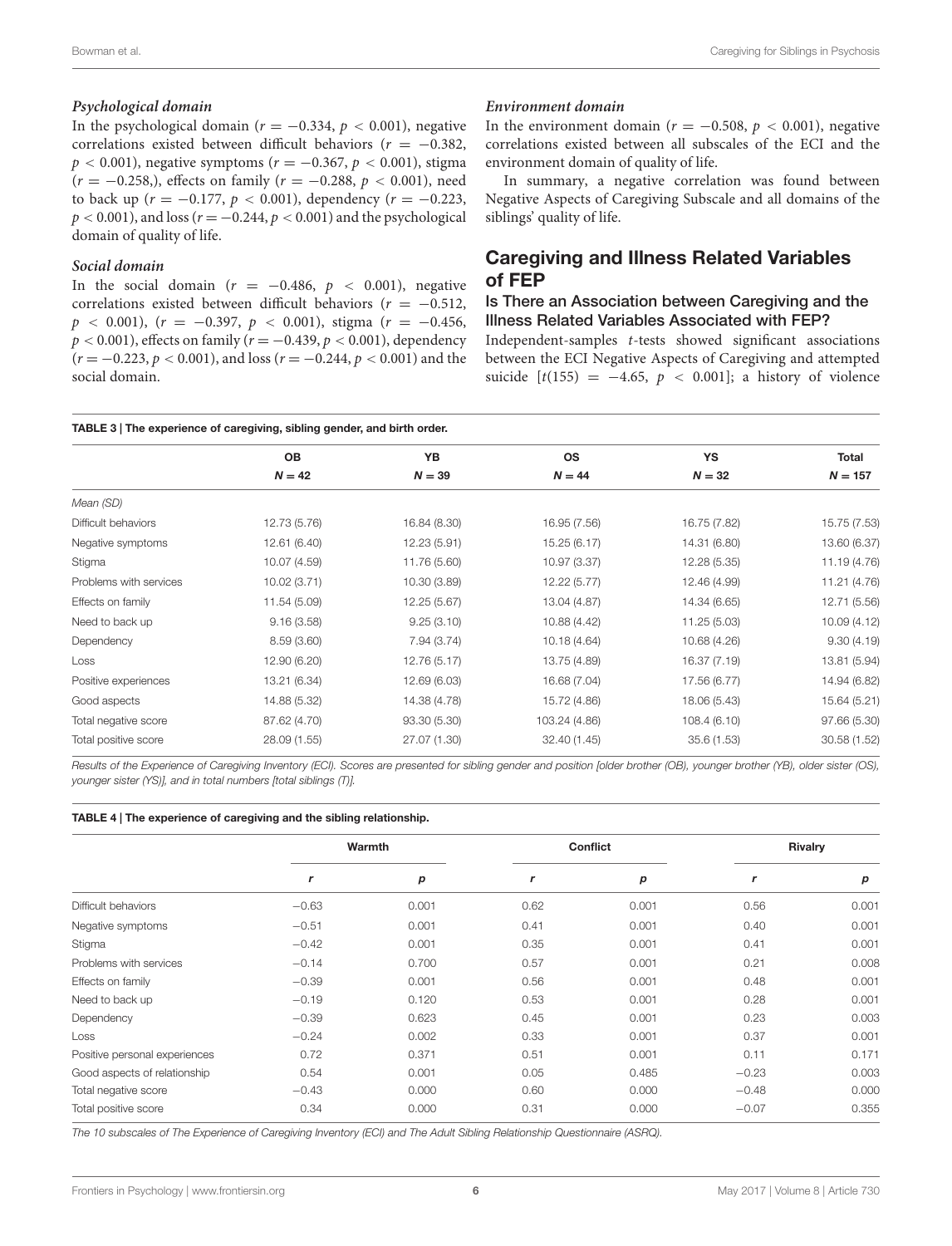#### <span id="page-6-0"></span>TABLE 5 | The experience of caregiving and the sibling quality of life.

|                               | <b>Physical domain</b> |                  | <b>Psychological domain</b> |       | Social domain |       | <b>Environment domain</b> |       |
|-------------------------------|------------------------|------------------|-----------------------------|-------|---------------|-------|---------------------------|-------|
|                               | $\mathbf{r}$           | $\boldsymbol{p}$ | r                           | p     | $\mathbf{r}$  | p     | r                         | р     |
| Difficult behaviors           | $-0.42$                | 0.001            | $-0.38$                     | 0.001 | $-0.51$       | 0.001 | $-0.45$                   | 0.001 |
| Negative symptoms             | $-0.38$                | 0.001            | $-0.36$                     | 0.001 | $-0.39$       | 0.001 | $-0.39$                   | 0.001 |
| Stigma                        | $-0.27$                | 0.001            | $-0.25$                     | 0.001 | $-0.45$       | 0.001 | $-0.33$                   | 0.001 |
| Problems with services        | $-0.36$                | 0.001            | $-0.04$                     | 0.614 | $-0.19$       | 0.016 | $-0.38$                   | 0.001 |
| Effects on family             | $-0.37$                | 0.001            | $-0.28$                     | 0.001 | $-0.43$       | 0.001 | $-0.44$                   | 0.001 |
| Need to back up               | $-0.38$                | 0.001            | $-0.17$                     | 0.027 | $-0.29$       | 0.001 | $-0.38$                   | 0.001 |
| Dependency                    | $-0.44$                | 0.001            | $-0.22$                     | 0.005 | $-0.32$       | 0.001 | $-0.43$                   | 0.001 |
| Loss                          | $-0.35$                | 0.001            | $-0.24$                     | 0.002 | $-0.34$       | 0.002 | $-0.36$                   | 0.001 |
| Positive personal experiences | $-0.32$                | 0.001            | $-0.09$                     | 0.216 | $-0.12$       | 0.118 | $-0.33$                   | 0.001 |
| Good aspects of relationship  | 0.00                   | 0.943            | 0.15                        | 0.058 | 0.20          | 0.008 | $-0.03$                   | 0.680 |
| Total negative score          | $-0.47$                | 0.000            | $-0.33$                     | 0.000 | $-0.48$       | 0.000 | $-0.50$                   | 0.000 |
| Total positive score          | $-0.17$                | 0.026            | 0.03                        | 0.701 | 0.04          | 0.540 | $-0.17$                   | 0.03  |

The 10 subscales of The Experience of Caregiving Inventory (ECI) and WHOQoL-BREF.

#### <span id="page-6-1"></span>TABLE 6 | The experience of caregiving and illness related variables of FEP.

| Negative appraisal                       | Mean (SD)     | (95% CI)    | р     | $\eta^2$ |
|------------------------------------------|---------------|-------------|-------|----------|
| Suicide attempts                         |               |             | 0.000 | 0.063    |
| Yes $N = 45$                             | 18.12 (5.18)  |             |       |          |
| $No N = 112$                             | 14.04 (4.88)  |             |       |          |
| Persisting psychosis                     |               |             | 0.000 | 0.192    |
| Yes $N = 88$                             | 17.26 (4.72)  |             |       |          |
| No $N = 69$                              | 12.59 (4.82)  |             |       |          |
| Duration of untreated psychosis (months) |               |             | 0.802 | 0.002    |
| $1 - 6 N = 42$                           | 14.75 (5.94)  | 12.90-16.60 |       |          |
| $7 - 12 N = 61$                          | 15.45 (4.96)  | 14.18-16.72 |       |          |
| $>13 N = 54$                             | 15.29 (5.19)  | 13.87-16.71 |       |          |
| History of violence                      |               |             | 0.000 | 0.120    |
| Yes $N = 15$                             | 21.00 (4.11)  |             |       |          |
| $No N = 142$                             | 14.59 (5.013) |             |       |          |
| Compliance                               |               |             | 0.103 | 0.021    |
| Yes $N = 124$                            | 14.85 (5.41)  |             |       |          |
| No $N = 33$                              | 16.54 (4.64)  |             |       |          |
| Persisting drug use                      |               |             | 0.004 | 0.051    |
| Yes $N = 42$                             | 17.19 (5.60)  |             |       |          |
| $No N = 115$                             | 14.48 (5.00)  |             |       |          |
| Living with ill brother or sister        |               |             | 0.532 | 0.008    |
| Yes $N = 92$                             | 14.99 (5.86)  |             |       |          |
| No $N = 65$                              | 15.51 (4.37)  |             |       |          |
| Number of admissions                     |               |             | 0.005 | 0.081    |
| $0 N = 41$                               | 14.56 (6.00)  | 12.67-16.46 |       |          |
| $1 N = 49$                               | 13.53 (5.32)  | 12.00-15.06 |       |          |
| $2 N = 36$                               | 16.24 (4.27)  | 14.79-17.69 |       |          |
| $>3 N = 31$                              | 17.50 (4.35)  | 15.90-19.10 |       |          |

The impact of the characteristics of FEP upon the Negative Aspects of Caregiving (ECI).

[ $t(155) = 4.75$ ,  $p < 0.001$ ,  $\eta^2 = 0.12$ ]; persisting psychotic symptoms  $[t(155) = 6.07, p < 0.001, \eta^2 = 0.19]$ ; and persisting drug use  $[t(155) = 2.90, p = 0.004, \eta^2 = 0.05]$ (see **[Table 6](#page-6-1)**). ANOVAs showed that having more than one admission to hospital was associated with a high

score on the Negative Aspects of Caregiving subscale, [F(3,155) = 4.5, p = 0.005] (see **[Table 6](#page-6-1)**). Regression analysis showed that significant predictors of high burden were suicide attempts and a history of violence (see **[Table 7](#page-7-1)**).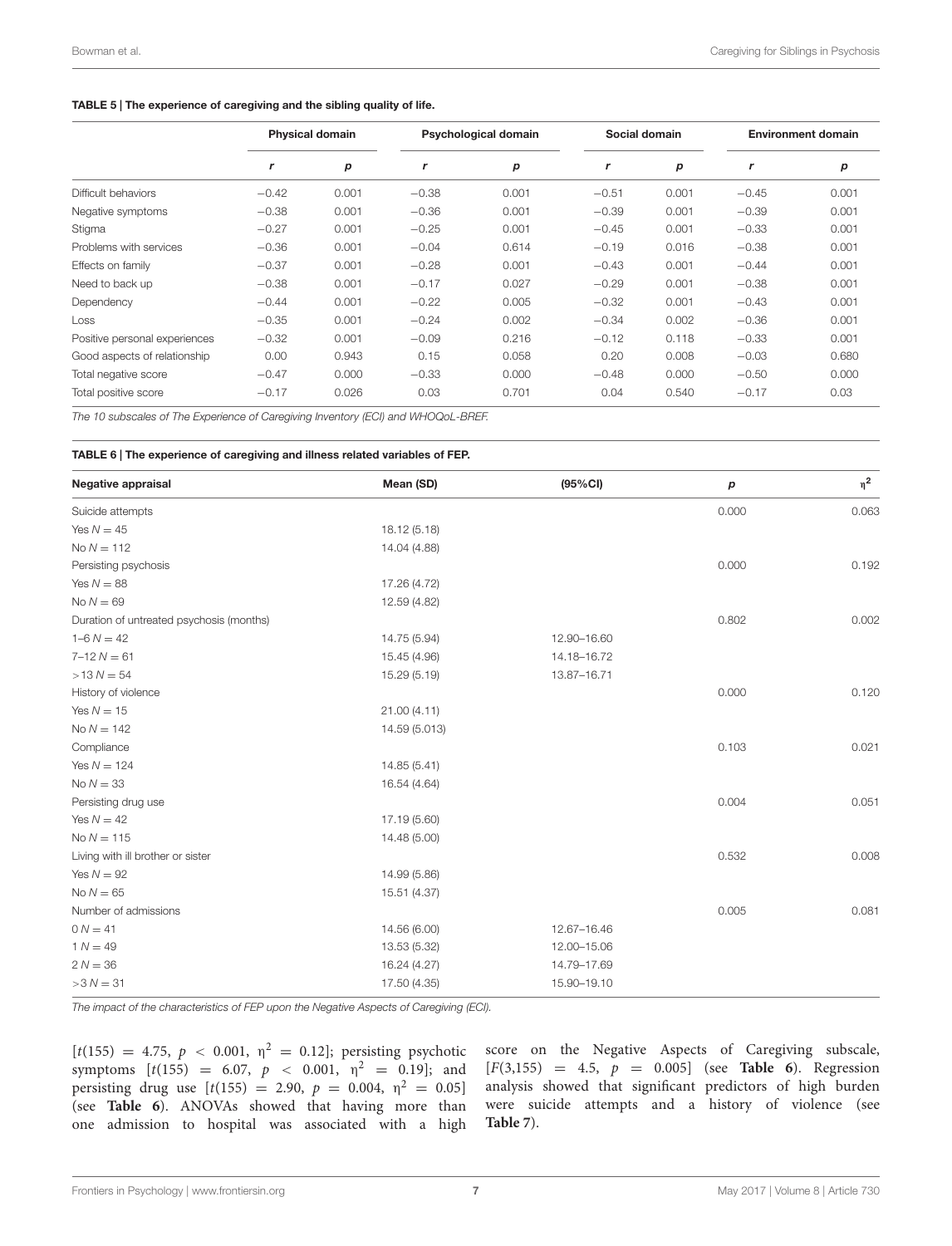<span id="page-7-1"></span>TABLE 7 | Standardized (β) and unstandardized (B) regression coefficients from two standard regression analyses with the total negative and positive subscales serving as dependent variables in each model and the predictors including suicide attempt, history of violence, number of admissions, substance use, age and gender.

|                                  | <b>Negative Aspects of Caregiving</b> |           |      |       |          | <b>Positive Aspects of Caregiving Subscale</b> |           |       |
|----------------------------------|---------------------------------------|-----------|------|-------|----------|------------------------------------------------|-----------|-------|
|                                  | β                                     | В         | SE   | p     | β        | в                                              | <b>SE</b> | p     |
| Suicide attempts                 | 0.269                                 | 20.227    | 5.86 | 0.001 | 0.178    | 4.194                                          | 2.05      | 0.043 |
| History of violence              | $-0.300$                              | $-34.728$ | 8.51 | 0.000 | 0.002    | 0.056                                          | 2.99      | 0.985 |
| Number of admissions             | 0.072                                 | 2.280     | 2.50 | 0.363 | $-0.062$ | $-0.613$                                       | 0.87      | 0.487 |
| Persisting substance use         | $-0.049$                              | $-3.750$  | 6.13 | 0.542 | 0.156    | 3.748                                          | 2.15      | 0.084 |
| Age                              | $-0.084$                              | $-0.655$  | 0.61 | 0.290 | 0.053    | 0.129                                          | 0.19      | 0.495 |
| Gender                           | 0.198                                 | 13.466    | 5.39 | 0.014 | 0.273    | 5.813                                          | 1.65      | 0.001 |
| Lives with ill brother or sister | $-0.001$                              | $-0.009$  | 0.01 | 0.919 | 0.049    | 0.150                                          | 0.03      | 0.084 |

<span id="page-7-0"></span>TABLE 8 | Cronbach alpha coefficient for the Experience of Caregiving Inventory (ECI) [\(Szmukler et al.,](#page-13-8) [1996\)](#page-13-8), the Adult Sibling Relationship Questionnaire (ASRQ) [\(Stocker et al.,](#page-13-9) [1997\)](#page-13-9).

| <b>Experience of caregiving items</b> | <b>Study sample</b> | Szmukler et al., 1996                 |
|---------------------------------------|---------------------|---------------------------------------|
|                                       | $\alpha$            | $\alpha$                              |
| Difficult behaviors                   | 0.91                | 0.91                                  |
| Negative symptoms                     | 0.91                | 0.89                                  |
| Stigma                                | 0.87                | 0.82                                  |
| Problems with services                | 0.88                | 0.90                                  |
| Effects on family                     | 0.82                | 0.82                                  |
| Need to back up                       | 0.72                | 0.76                                  |
| Dependency                            | 0.80                | 0.74                                  |
| Loss                                  | 0.85                | 0.79                                  |
| Positive personal experiences         | 0.88                | 0.86                                  |
| Good aspects of the relationship      | 0.83                | 0.82                                  |
| Sibling relationship items            | Study sample        | Stocker et al., 1997                  |
|                                       | $\alpha$            | $\alpha$                              |
| Warmth                                | 0.98                | 0.97                                  |
| Acceptance                            | 0.93                | 0.88                                  |
| Admiration                            | 0.94                | 0.83                                  |
| Affection                             | 0.94                | 0.92                                  |
| Emotional support                     | 0.94                | 0.90                                  |
| Intimacy                              | 0.95                | 0.92                                  |
| Instrumental support                  | 0.82                | 0.76                                  |
| Knowledge                             | 0.90                | 0.88                                  |
| Similarity                            | 0.90                | 0.83                                  |
| Conflict                              | 0.92                | 0.93                                  |
| Antagonism                            | 0.88                | 0.90                                  |
| Competition                           | 0.72                | 0.85                                  |
| Dominance                             | 0.79                | 0.74                                  |
| Quarreling                            | 0.87                | 0.86                                  |
| Rivalry                               | 0.91                | 0.88                                  |
| Maternal rivalry                      | 0.92                | 0.85                                  |
| Paternal rivalry                      | 0.95                | 0.89                                  |
| <b>WHOQol- Bref domains</b>           | <b>Study sample</b> | World Health Organisation [WHO], 1998 |
|                                       | $\alpha$            | $\alpha$                              |

| Physical domain      | 0.70 | $0.68 - 0.74$ |
|----------------------|------|---------------|
| Psychological domain | 0.79 | $0.79 - 0.80$ |
| Social domain        | 0.79 | $0.68 - 0.70$ |
| Environment domain   | 0.79 | $0.84 - 0.87$ |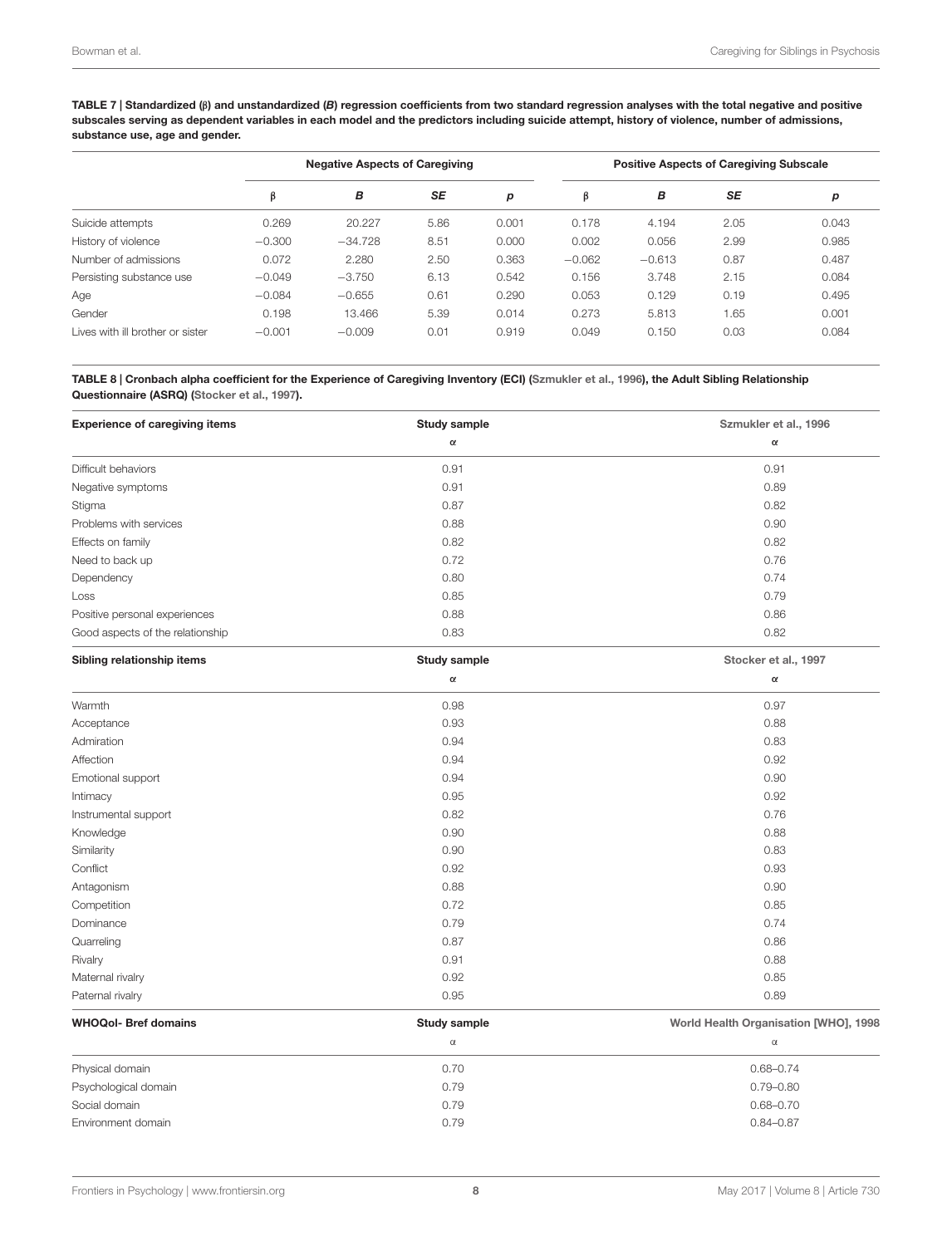# Summary of Results

Younger sisters experienced both the most burden and the most positive experiences. Younger brothers experienced the least positive experiences. A significant predictor of high burden was female gender. Living at home did not explain the burden difference between brothers and sisters. High burden was associated with less warmth, more conflict and rivalry within the sibling relationship. Good aspects of caregiving were associated with more warmth. High burden was associated with less satisfaction in all domains of siblings' quality of life. Significant predictors of high burden were suicide attempts and a history of violence.

# **DISCUSSION**

This research found through univariate and multivariate analyses that there were two illness-related variables of FEP that resulted in high levels of burden for siblings. If the young person experiencing FEP had attempted suicide or had a history of violence, then these factors were significant predictors of the sibling appraising their caregiving experiences negatively. Females, particularly younger sisters, experienced high levels of caregiver burden. They also reported the most positive experiences. These findings are discussed in the sections that follow.

# Suicide Attempts

Suicide is a leading cause of premature death in FEP populations [\(Nordentoft et al.,](#page-12-23) [2011\)](#page-12-23). Up to 46% of families in FEP will have experienced their child/ brother or sister expressing suicidal ideation; 18% will have experienced a suicide attempt prior to receiving treatment; and 20% will have experienced a suicide attempt after treatment has commenced [\(Robinson et al.,](#page-12-17) [2009;](#page-12-17) [Challis et al.,](#page-11-25) [2013\)](#page-11-25). Research shows that the majority of individuals experiencing FEP who attempted suicide live with their families and suicidal behaviors take place at home [\(Nordentoft et al.,](#page-12-23) [2011,](#page-12-23) [2013;](#page-12-24) [Large et al.,](#page-12-25) [2014\)](#page-12-25). In most instances, a family member discovers the person during or after the attempt [\(Fedyszyn et al.,](#page-11-26) [2014\)](#page-11-26). Siblings have been found in research to have unique knowledge of their brother or sister's suicide attempts, the triggers, and the causes [\(Dyregrov and Dyregrov,](#page-11-7) [2005\)](#page-11-7).

In an Australian study with siblings of young people experiencing FEP, [Bowman et al.](#page-11-19) [\(2014\)](#page-11-19) found that suicide attempts resulted in less satisfaction in the siblings' quality of life. Sisters were more vulnerable to the effects of suicide with significant impact made to their quality of life. Suicide attempts in FEP have also been found to impact upon the sibling relationship by reducing warmth and increasing conflict [\(Bowman et al.,](#page-11-20) [2015\)](#page-11-20). This consequently may have an impact on the protective and supportive qualities within the sibling relationships. It is therefore not surprising that in this study an association was found between suicide attempts and high scores on the negative experience of caregiving. These results add further depth to the impact that suicide attempts can

have on the sibling by showing its association with high levels of burden which has an impact on psychological wellbeing.

Studies have demonstrated that a long duration of untreated psychosis (DUP) is a high risk period for suicide and suicide attempts [\(Barrett et al.,](#page-11-27) [2010;](#page-11-27) [Falcone et al.,](#page-11-28) [2010\)](#page-11-28). Studies have also found intensive early detection programs are effective and can significantly shorten the DUP [\(Joa et al.,](#page-12-26) [2008\)](#page-12-26). It has been shown that an early detection program can assist young people before complications of untreated illness such as suicidal plans and acts have developed [\(Melle et al.,](#page-12-27) [2004\)](#page-12-27). There is evidence that DUP is related to higher burden of care for families so intervention efforts should focus on minimizing it [Alvarez-](#page-11-11)[Jimenez et al.](#page-11-11) [\(2010\)](#page-11-11). It is suggested that ongoing research and clinical efforts to reduce the DUP would also assist siblings by reducing their burden of care. This could be achieved by increasing public awareness of the early warning signs and symptoms of FEP in schools and general practitioner clinics. Further, ensuring through public awareness that siblings know where to get help and how to support their brother or sister in facilitating clinical assistance as soon as possible.

In a Norwegian mixed method study [Dyregrov and Dyregrov](#page-11-7) [\(2005\)](#page-11-7) ( $n = 70$ ) explored the needs of siblings after losing a brother or sister to suicide. The first subsample consisted of 11 adolescents (five younger sisters, six younger brothers) with a mean age of 17.7 years who lived at home with their parents at the time of the death. The second subsample consisted of 59 siblings (39 older sisters, 20 older brothers) with a mean age of 28.4 years who lived either alone or with their own core family at the time of the death.

One-third of younger siblings had been aware of previous suicide attempts, knew the triggers and did not tell their parents which burdened them with guilt. Whilst the parents reported finding it difficult to understand why the suicide had happened, the siblings had their own theories as to why it happened. Siblings reported they did not talk about this with their parents and they did not communicate their own grief. As a result they felt alone. Siblings did not feel looked after by the family's network and professionals because most of the attention was directed toward their parents. The parents also confirmed that the bereaved siblings were "forgotten" in the days following the death. There is evidence that siblings have largely been forgotten in research as well as clinical practice [\(Bowman et al.,](#page-11-8) [2013\)](#page-11-8).

Qualitative studies have found that siblings in FEP provide support to their parents rather than the other way around and see this as one of their roles [\(Newman et al.,](#page-12-11) [2011;](#page-12-11) [Sin et al.,](#page-12-12) [2011\)](#page-12-12). Parents may be less available for the sibling because of the stress and burden they themselves experience. As well as enhancing risk recognition through psychoeducation with families, we suggest that providing education to parents about the impact of suicide attempts on the sibling relationship, their quality of life and the burden they experience, should be included and become regular practice by clinicians in FEP services. The priority should however, be to engage and support siblings in their own right.

Promoting positive caregiving experiences for siblings may promote warmth and the reciprocal protective benefits within the relationships. Interventions that support the importance of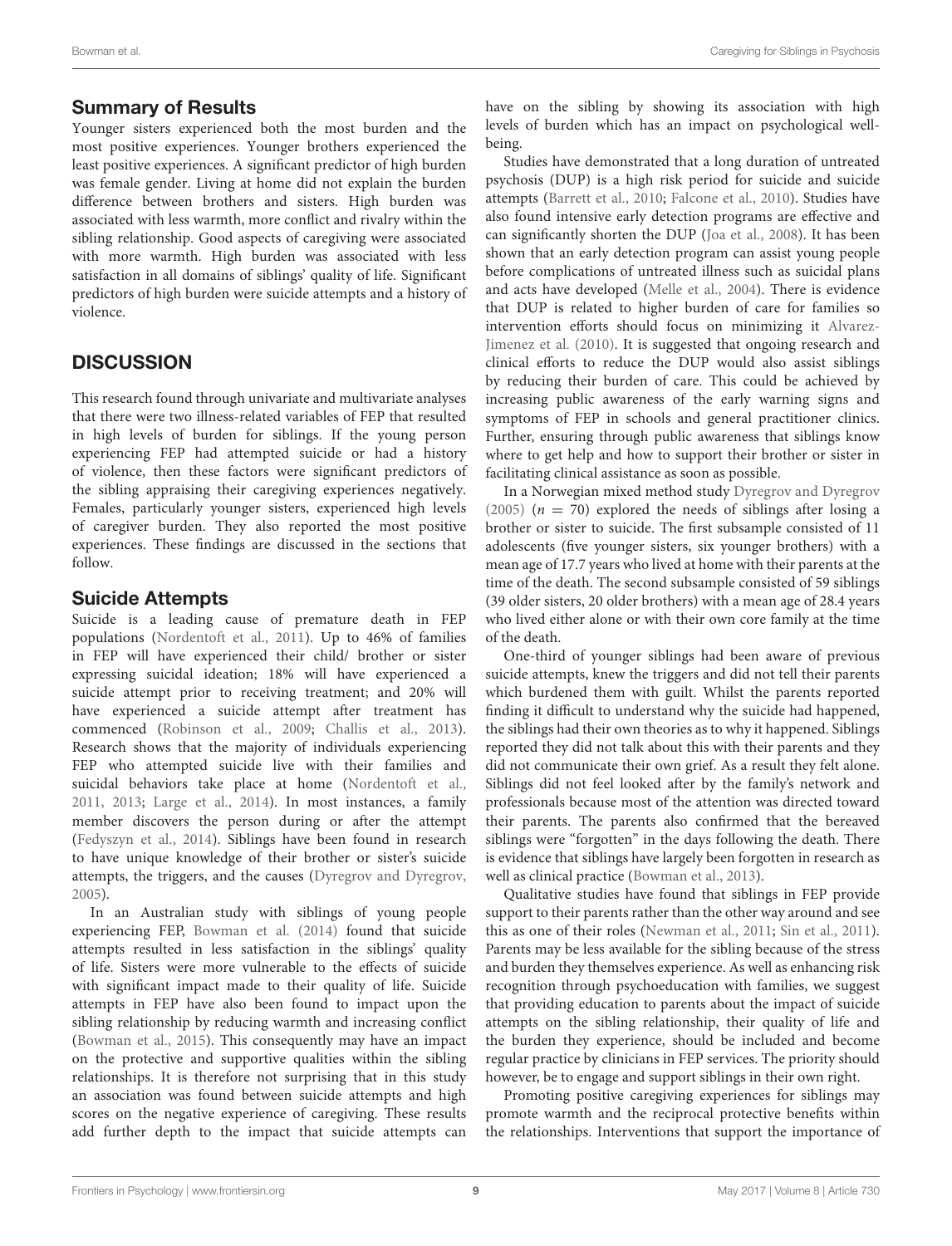the sibling relationship during critical incidents such as suicide attempts would be beneficial not only to the psychological wellbeing of the sibling but also in managing risk due to the intimate knowledge the siblings can have of each other [\(Dyregrov and](#page-11-7) [Dyregrov,](#page-11-7) [2005\)](#page-11-7).

[Cerel et al.](#page-11-29) [\(2008\)](#page-11-29) suggested that suicide attempts have a profound effect on social networks for family members. Family members can blame themselves for words that were exchanged with the ill individual, or for their seeming shortcomings as a parent, partner, sibling, or so forth. Even if they conclude that they were not directly responsible for the attempt, family members can struggle with the perceived failure to anticipate and intervene to prevent it from occurring. Younger sisters in this study reported the most burden and may be particularly sensitive to suicide attempts.

Qualitative studies have shown that siblings of individuals with long term psychosis want effective and assertive interventions for their ill brother or sister [\(Riebschleger,](#page-12-28) [1991;](#page-12-28) [Gerace et al.,](#page-11-13) [1993\)](#page-11-13). We suggest that young people who are identified at high risk of suicide by clinicians be allocated more intensive clinical intervention support. Intensive clinical support reduces suicide risk [\(Brewer et al.,](#page-11-30) [2015\)](#page-11-30). This may reduce the burden experienced by siblings and promote positive caregiving within the relationship. For example, after an investigation into completed suicides in the EPPIC program, an intensive case management subprogram was developed to provide assertive outreach to young people having a FEP who were identified by their clinical team as being at high risk to self or others, of disengagement, or prolonged recovery. [Brewer et al.](#page-11-30) [\(2015\)](#page-11-30) evaluated this subprogram and found significant improvement in clinical outcomes. No suicides occurred at EPPIC during the life of this subprogram [\(Brewer et al.,](#page-11-30) [2015\)](#page-11-30). Targeting intensive case management services to high risk individuals with unmet needs can reduce risks, facilitate recovery and the burden experienced by family members including siblings [\(Brewer et al.,](#page-11-30) [2015\)](#page-11-30).

# History of Violence

It has been found in studies from the United Kingdom, Ireland, Canada, and Australia that up to 42% of young people with FEP commit an act of physical violence [\(Milton et al.,](#page-12-29) [2001;](#page-12-29) [Foley](#page-11-31) [et al.,](#page-11-31) [2007;](#page-11-31) [Harris et al.,](#page-12-30) [2008;](#page-12-30) [Spidel et al.,](#page-13-11) [2010;](#page-13-11) [Large and](#page-12-31) [Neilssen,](#page-12-31) [2011\)](#page-12-31). Studies have shown that even family members who do not live with the ill individual still have significantly high psychological impact from the trauma of the individual's behavior [\(Hanzawa et al.,](#page-12-32) [2013\)](#page-12-32). In studies with individuals experiencing long term psychosis, siblings are the second most common targets of physical violence after violence against parents [\(Solomon et al.,](#page-13-12) [2005\)](#page-13-12).

A history of violence by the young person with FEP has been found to have a significant and negative impact on all domains of quality of life for siblings in FEP and a damaging impact on the sibling relationship [\(Bowman et al.,](#page-11-19) [2014,](#page-11-19) [2015\)](#page-11-20). A history of violence was found to be associated with less warmth and more conflict within the relationship. This study has added further insight into the experience of siblings, showing that it also results in significant burden that has implications for psychological wellbeing. The results of this study are consistent with those about

siblings in long-term psychotic illness as burden is associated with physical violence for siblings of adults with long-term psychotic illness [\(Greenberg et al.,](#page-12-33) [1997\)](#page-12-33). This study has found that burden exists for siblings even during the first experience of a young person's psychosis [\(Solomon et al.,](#page-13-12) [2005;](#page-13-12) [Smith and Greenberg,](#page-13-5) [2008\)](#page-13-5).

This study has found that a history of violence results in high burden for siblings in FEP. Again, it is therefore suggested that young people with FEP who are identified as high risk of violence by clinicians, be allocated more intensive clinical support. Physical violence is often associated with persisting psychotic symptoms, substance use and non-compliance with treatment [\(Brewer et al.,](#page-11-30) [2015\)](#page-11-30). In a naturalistic stratified quasiexperimental real-world design by [Brewer et al.](#page-11-30) [\(2015\)](#page-11-30) many young people in their sample had a forensic history (as indicated by a formal police record) and a history of violence toward others. As a result of intensive case management, there were significant reductions in hospitalisations and crisis contacts, improvements in symptoms and global functioning. There were also no adverse events and risk ratings reduced significantly. Furthermore, there were no failed referrals or treatment dropouts in this difficult-toengage cohort, validating the intensive case management model of engagement. The evidence shows that this model reduces the risk of violence in this high risk group which has implications for the sibling experience.

It is suggested that suicide attempts and a history of violence are indicators for more intensive case management services as described by [Brewer et al.](#page-11-30) [\(2015\)](#page-11-30). This could be a way to reduce the burden experienced by siblings and further support the sibling relationship and the social support it inherently provides thus promoting recovery for the individual with FEP. Further research into this intensive model of case management and its impact on the experience of caregiving for siblings is indicated. When a suicide attempt occurs for a young person with FEP, or when an episode of violence has occurred, clinicians should be assertive in contacting the sibling and offering debriefing, support and psychological interventions if required. Siblings may also require practical support regarding the impact it may have on their daily functioning and quality of life. The inclusion of siblings in family interventions should become routine practice. If clinicians and research continue to neglect the inclusion of siblings in FEP, loss of this relationship may result in a significant loss of social support and all the protective benefits this relationship can possess [\(Branje et al.,](#page-11-0) [2004;](#page-11-0) [Milevsky,](#page-12-0) [2005;](#page-12-0) [Gass et al.,](#page-11-1) [2007\)](#page-11-1). Research shows that social support promotes recovery in FEP [\(Norman et al.,](#page-12-34) [2005;](#page-12-34) [SANE Australia,](#page-12-35) [2010\)](#page-12-35). Maintaining these protective benefits may also reduce the negative impact upon the sibling in accordance with positive psychology [\(Seligman and Csikszentmihalyi,](#page-12-36) [2000;](#page-12-36) [Bowman](#page-11-8) [et al.,](#page-11-8) [2013,](#page-11-8) [2014\)](#page-11-19).

# Gender and Birth Order

The findings of this study support previous gender research where females reported more negative experiences than men [\(Fujita et al.,](#page-11-32) [1991;](#page-11-32) [Polce-Lynch et al.,](#page-12-37) [2001;](#page-12-37) [Moksnes et al.,](#page-12-38) [2010\)](#page-12-38). Researchers have suggested that males and females are equal in their experiences but men are more reluctant than women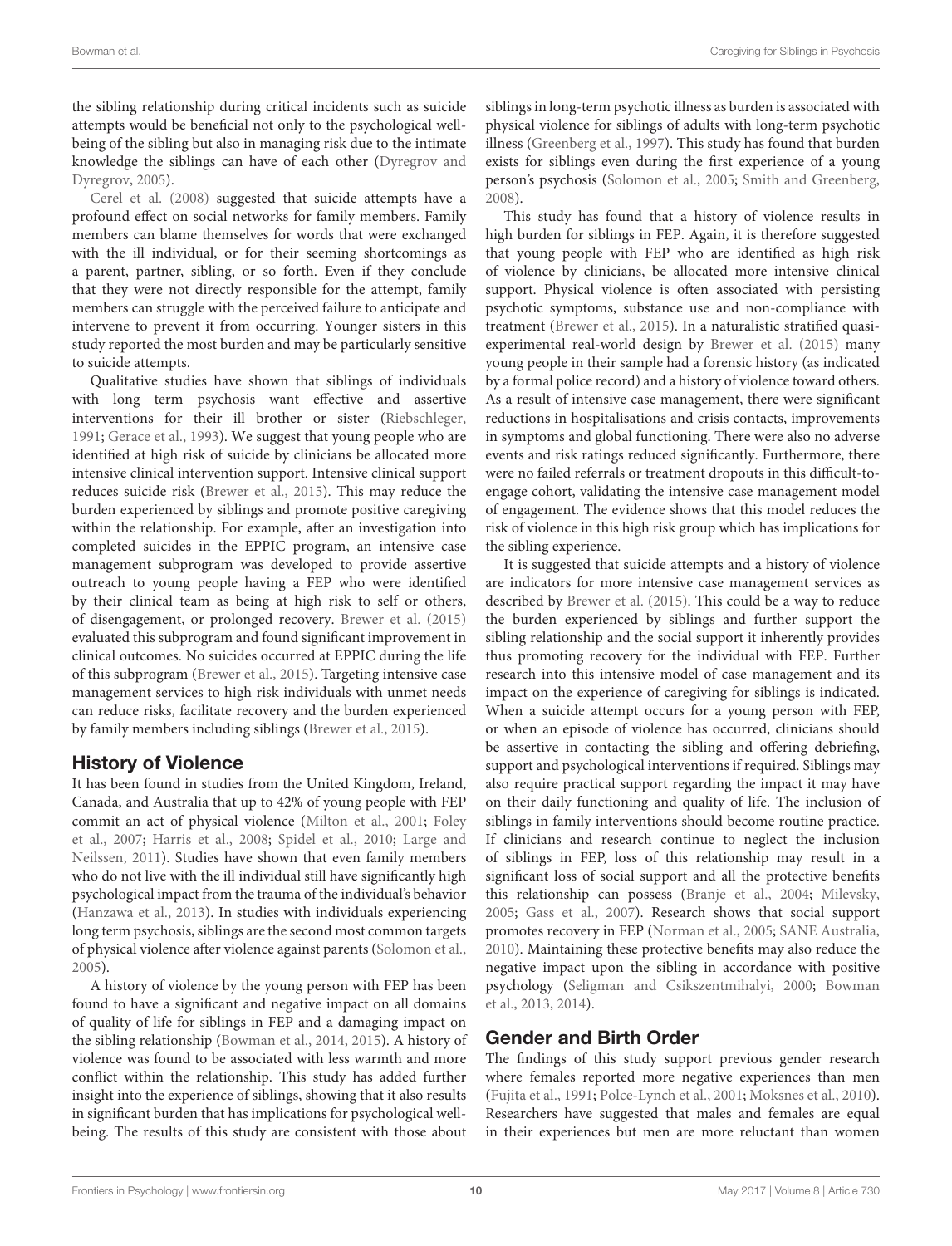to admit negative experiences and feelings [\(Fujita et al.,](#page-11-32) [1991;](#page-11-32) [Ladwig et al.,](#page-12-39) [2000;](#page-12-39) [Moksnes et al.,](#page-12-38) [2010\)](#page-12-38). In this study, brothers reported the lowest burden and sisters reported the highest. It is possible that sisters have endorsed the items more strongly and given more extreme responses than brothers in this study giving the result of higher and negative caring experiences. These results may also be explained in light of theories of gender relationships.

In this study brothers reported 15 points less than older sisters and 20 points less than younger sisters on their total negative score. This is in agreement with studies about siblings in long term psychosis. For example, [Barak and Solomon](#page-11-14) [\(2005\)](#page-11-14) found that sisters reported greater burden than brothers. The authors found that sisters more than brothers served as sources of comfort and support for parents and their ill brother or sister which increased their experience of burden [\(Barak and Solomon,](#page-11-14) [2005\)](#page-11-14).

[Sin et al.](#page-12-12) [\(2011\)](#page-12-12) in their qualitative study with siblings in FEP also found that brothers and sisters reported different caregiving experiences. Further [Newman et al.](#page-12-11) [\(2011\)](#page-12-11) explored the impact of the experience on a siblings' sense of self and the roles they adopted within the family. The cross-case analysis indicated a gender difference for this experience. The emphasis for women was on finding personal meaning and for the men it was on taking up responsibilities both within the family and those that promoted individuation from the family.

In this study, older siblings reported lower burden than younger siblings. Most younger siblings lived at home. Consequently, younger siblings were exposed to more negative experiences associated with FEP and the characteristics of the illness. It is therefore not surprising, considering theories of gender relationships, that younger sisters reported the highest levels of burden from stigma, problems with services, the effects on family, needing to provide back up, dependency and loss. Younger sisters also scored highest on questions that asked about covering up their brother or sister's illness, feeling unable to tell anyone and feeling unable to have visitors home. This may indicate that younger siblings are particularly vulnerable and have less social support than other sibling groups which may be critical due to the disruption and potential loss of the protective and supportive benefits of the sibling relationship. Younger sisters experienced the most burden but also reported a greater number of positive experiences than other sibling groups. Sisters living at home may feel more emotionally involved in the care of the young person with FEP hence the fact they experience both more negative and positive experiences of caregiving.

Stigma has also been identified in the literature as a significant burden for siblings in long term psychosis with younger siblings experiencing more stigma than older siblings [\(Greenberg et al.,](#page-12-33) [1997\)](#page-12-33). The current study supports these findings as the results show that stigma exists particularly for younger siblings in FEP. This has implications for psychoeducation.

The finding is again consistent with the research by [Dyregrov](#page-11-7) [and Dyregrov](#page-11-7) [\(2005\)](#page-11-7), who reported that birth order was relevant to the level of distress experienced by siblings following suicide. Older siblings experienced less distress than the younger siblings due to their age and developmental stage (often living out of home), marital status and external social support. These factors may also protect older siblings of young people with FEP as

they are more able to avoid exposure to their parent's distress and the characteristics of FEP such as hospital admissions, noncompliance with treatment, and/or persisting symptoms. Being older may mean that the ill brother or sister is not a prominent source of social support or role model and therefore they may feel more detached or distant as they already have external support networks that are protective.

Due to the high level of burden reported by the participants in this study, a change in the protective effects of sibling support may exist and should be further investigated. When a young person is experiencing FEP, they may be unable to provide the previously experienced support and relationship to their sibling. This may result in increased distress for siblings when dealing with stressful life events due to the loss of comfort and security, resulting in changes to psychological adjustment, well-being, and self-esteem. This may contribute to their appraisal of caregiving in FEP. Further, previous research in FEP has shown that siblings are often forgotten and not included. This research shows that siblings are providing a great deal of care to their ill brother or sister and consequently reporting high levels of burden. The results of this research indicate that interventions should focus more strongly on younger siblings, foster warmth and reduce detachment in males, and reduce burden and potential emotional over-involvement of females.

# Limitations

Participants in this study were self-selected and therefore may represent a group of siblings who had experienced greater hardship. Consent was required from the young person experiencing FEP and this may have contributed to the omission of a specific group of siblings and selection bias. Data were not collected regarding family dynamics that may have contributed further insight into the caregiving activities of the sibling and the family factors that impacted upon it. It should be acknowledge that the ECI measure was not specifically developed to explore the siblings' experience of caregiving but was developed with parents and their experiences in mind. It is therefore possible that unique sibling experiences may have been missed in this study such as fear of becoming unwell themselves. The cross-sectional nature of this study precludes conclusions on the directions of the associations.

# Clinical Implications

The findings of this research show that siblings in FEP experience significant burden due to their negative appraisal of caregiving. This is particularly high if the young person with FEP has attempted suicide and/or been physically violent. Further, younger sisters are particularly vulnerable to burden. Clinicians can use these findings to identify siblings and assertively intervene to provide increased psychological support, psychoeducation, and practical problem solving to reduce the burden. Clinicians should also be aware of the impact on siblings of high risk illness related variables such as suicide attempts and violence. These factors are indicators for intensive case management in order to improve outcomes for the individual with FEP which may in turn reduce the burden experienced by the sibling.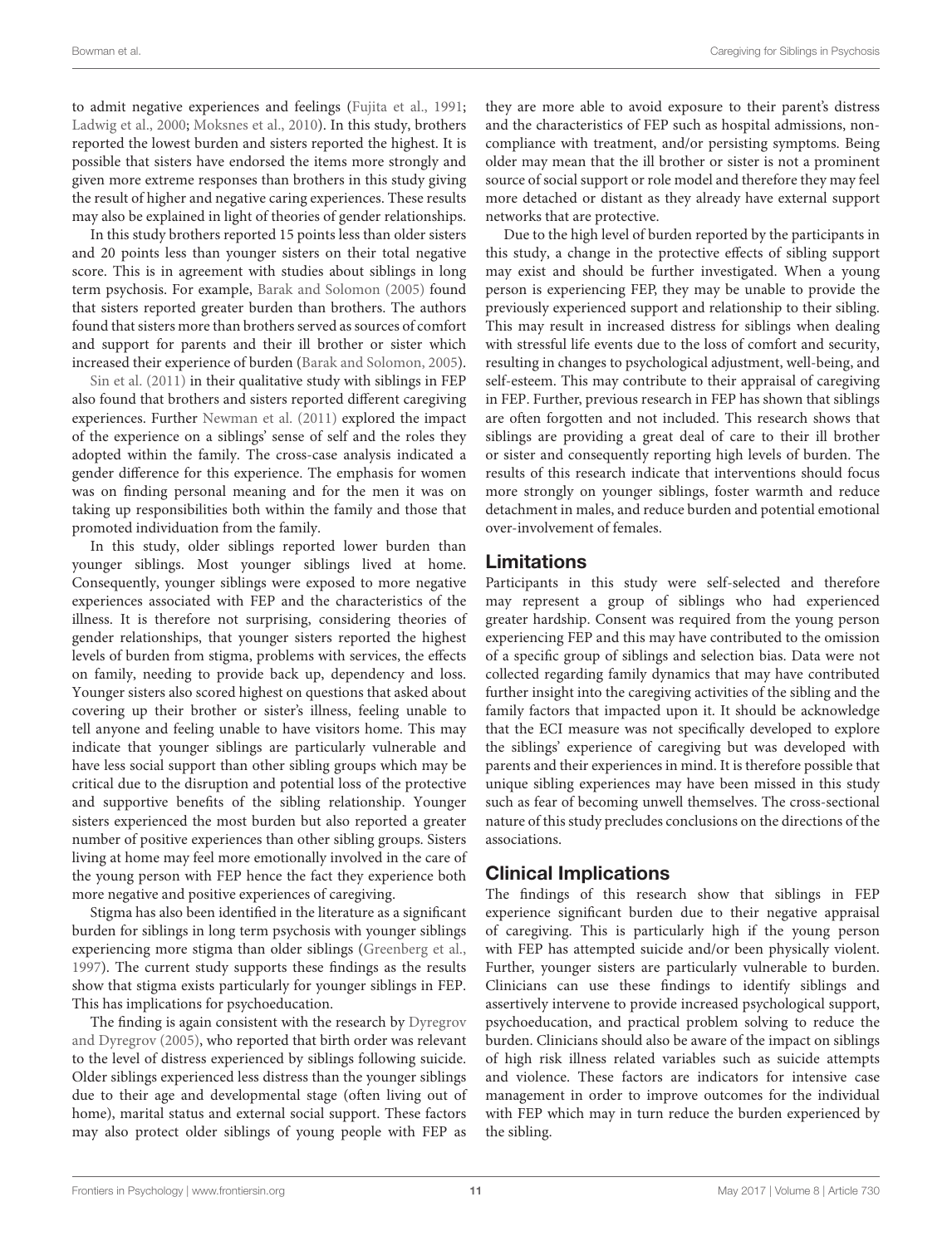This research found that positive experiences of caregiving fostered warmth and negative experiences fostered conflict and rivalry within the sibling relationship. Strengthening the sibling relationship by promoting positive caregiving experiences could assist to preserve the quality of the relationship, promote healthy family functioning, foster psychological health and prevent risk taking behaviors in the individual with FEP.

This research also found that psychoeducation is indicated in reducing the stigma experienced by siblings in FEP as well as recognizing the caregiving role that they already play for their ill brother or sister. Parents should be educated about the

### **REFERENCES**

- <span id="page-11-22"></span>Addington, J., and Addington, D. (2007). Patterns, predictors and impact of substance use in early psychosis: a longitudinal study. Acta Psychiatr. Scand. 115, 304–309. [doi: 10.1111/j.1600-0447.2006.00900.x](https://doi.org/10.1111/j.1600-0447.2006.00900.x)
- <span id="page-11-9"></span>Addington, J., McCleery, A., and Addington, D. (2005). Three-year out- come of family work in an early psychosis program. Schizophr. Res. 79, 107–116. [doi: 10.1016/j.schres.2005.03.019](https://doi.org/10.1016/j.schres.2005.03.019)
- <span id="page-11-2"></span>Adler, A. (1928). Characteristics of the first, second, and third child. Child. Mag. Parents 3, 14–52.
- <span id="page-11-11"></span>Alvarez-Jimenez, M., Gleeson, J. F., Cotton, S., Wade, D., Crisp, K., Yap, M. P., et al. (2010). Differential predictors of critical comments and emotional overinvolvement in first-episode psychosis. Psychol. Med. 40, 63–72. [doi: 10.1017/](https://doi.org/10.1017/S0033291708004765) [S0033291708004765](https://doi.org/10.1017/S0033291708004765)
- <span id="page-11-5"></span>Bandura, A. (1989). Social cognitive theory. Annu. Child Dev. 6, 1–60.
- <span id="page-11-14"></span>Barak, D., and Solomon, Z. (2005). In the shadow of schizophrenia: a study of siblings' perceptions. Israel J. Psychiatry Relat. Sci. 42, 234–241.
- <span id="page-11-15"></span>Barnable, A., Bennett, L., Gaudine, A., and Meadus, R. (2006). Having a sibling with schizophrenia: a phenomenological study. Res. Theory Nurs. Pract. 20, 247–263. [doi: 10.1891/rtnp.20.3.247](https://doi.org/10.1891/rtnp.20.3.247)
- <span id="page-11-27"></span>Barrett, E. A., Sundet, K., Faerden, A., Nesvåg, R., Agartz, I., Fosse, R., et al. (2010). Suicidality before and in the early phases of first episode psychosis. Schizophr. Res. 119, 11–17. [doi: 10.1016/j.schres.2010.03.022](https://doi.org/10.1016/j.schres.2010.03.022)

<span id="page-11-4"></span>Bowlby, J. (1969). Attachment. New York, NY: Basic Books.

- <span id="page-11-19"></span>Bowman, S., Alvarez-Jimenez, M., Wade, D., Howie, L., and McGorry, P. (2014). The impact of first episode psychosis on sibling quality of life. Soc. Psychiatry Psychiatr. Epidemiol. 49, 1071–1081. [doi: 10.1007/s00127-013-0817-5](https://doi.org/10.1007/s00127-013-0817-5)
- <span id="page-11-20"></span>Bowman, S., Alvarez-Jimenez, M., Wade, D., Howie, L., and McGorry, P. (2015). The impact of first-episode psychosis on the sibling relationship. Psychiatry 78, 141–155.
- <span id="page-11-8"></span>Bowman, S., Alvarez-Jimenez, M., Wade, D., McGorry, P., and Howie, L. (2013). Forgotten family members: the importance of siblings in early psychosis. Early Interv. Psychiatry 8, 269–275. [doi: 10.1111/eip.12068](https://doi.org/10.1111/eip.12068)
- <span id="page-11-12"></span>Boydell, J., Onwumere, J., Dutta, R., Bhavsar, V., Hill, N., Morgan, C., et al. (2014). Caregiving in first-episode psychosis: social characteristics associated with perceived 'burden' and associations with compulsory treatment. Early Interv. Psychiatry 8, 122–129. [doi: 10.1111/eip.12041](https://doi.org/10.1111/eip.12041)
- <span id="page-11-0"></span>Branje, S., Van Lieshout, C., Van Aken, M., and Haselager, G. (2004). Perceived support in sibling relationships and adolescent adjustment. J. Child Psychol. Psychiatry 45, 1385–1396. [doi: 10.1111/j.1469-7610.2004.00332.x](https://doi.org/10.1111/j.1469-7610.2004.00332.x)
- <span id="page-11-30"></span>Brewer, W., Lambert, T., Witt, K., Dieo, J., Duff, C., Crlenjak, C., et al. (2015). Intensive case management for high risk patients with first episode psychosis: service model and outcomes. Lancet Psychiatry 2, 29–37. [doi: 10.1016/S2215-](https://doi.org/10.1016/S2215-0366(14)00127-8) [0366\(14\)00127-8](https://doi.org/10.1016/S2215-0366(14)00127-8)
- <span id="page-11-29"></span>Cerel, J., Jordan, J., and Duberstein, P. (2008). The impact of suicide on the family. Crisis 29, 38–44. [doi: 10.1027/0227-5910.29.1.38](https://doi.org/10.1027/0227-5910.29.1.38)
- <span id="page-11-25"></span>Challis, S., Nielssen, O., Harris, A., and Large, M. (2013). Systematic meta-analysis of the risk factors for deliberate self-harm before and after treatment for first-episode psychosis. Acta Psychiatr. Scand. 127, 442–454. [doi: 10.1111/acps.](https://doi.org/10.1111/acps.12074) [12074](https://doi.org/10.1111/acps.12074)

importance of the sibling relationship and the impact the illness can have on the sibling's quality of life and the burden they can experience. Siblings in FEP should no longer be forgotten.

# AUTHOR CONTRIBUTIONS

SB wrote the initial draft of the paper. MA-J, DW, LH, PM reviewed the paper and suggested changes and amendments. SB integrated all recommendations into the paper. The paper was then resent to all authors for their review. All authors were happy with the final submission.

- <span id="page-11-21"></span>Coldham, E., Addington, J., and Addington, D. (2002). Medication adherence of individuals with a first episode psychosis. Acta Psychiatr. Scand. 106, 286–290. [doi: 10.1034/j.1600-0447.2002.02437.x](https://doi.org/10.1034/j.1600-0447.2002.02437.x)
- <span id="page-11-7"></span>Dyregrov, K., and Dyregrov, A. (2005). Siblings after suicide: the forgotten bereaved. Suicide Life Threat. Behav. 35, 714–724. [doi: 10.1521/suli.2005.35.](https://doi.org/10.1521/suli.2005.35.6.714) [6.714](https://doi.org/10.1521/suli.2005.35.6.714)
- <span id="page-11-24"></span>East, P. L. (2009). "Adolescents' relationships with siblings," in Handbook of Adolescent Psychology, eds R. Lerner and L. Steinberg (Hoboken, NJ: John Wiley & Sons), 43–47.
- <span id="page-11-17"></span>Ewertzon, M., Cronqvist, A., Lutzen, K., and Andershed, B. (2012). A lonely like journey bordered with struggle: being a sibling on an individual with psychosis. Issues Ment. Health Nurs. 33, 157–164. [doi: 10.3109/01612840.2011.](https://doi.org/10.3109/01612840.2011.633735) [633735](https://doi.org/10.3109/01612840.2011.633735)
- <span id="page-11-28"></span>Falcone, J., Mislira, L., and Franco, K. (2010). Suicidal behaviour in adolescence. Clin. Schizophr. Relat. Disord. 4, 34–40. [doi: 10.3371/CSRP.4.1.2](https://doi.org/10.3371/CSRP.4.1.2)
- <span id="page-11-23"></span>Farrelly, S., Harrigan, S., Harris, M., Henry, L., Jackson, H., and McGorry, P. (2010). Suicide attempt in first-episode psychosis: a 7.4 year follow-up study. Schizophr. Res. 116, 1–8. [doi: 10.1016/j.schres.2009.10.009](https://doi.org/10.1016/j.schres.2009.10.009)
- <span id="page-11-26"></span>Fedyszyn, I., Robinson, J., Harris, M., Paxton, S., Francey, S., and Edwards, J. (2014). Suicidal behaviours during treatment for first-episode psychosis: towards a comprehensive approach to service-based prevention. Early Interv. Psychiatry 8, 387–395. [doi: 10.1111/eip.12084](https://doi.org/10.1111/eip.12084)
- <span id="page-11-18"></span>Felton, B. (2014). Personal accounts: family history. Psychiatr. Serv. 65, 716–717. [doi: 10.1176/appi.ps.6401103](https://doi.org/10.1176/appi.ps.6401103)
- <span id="page-11-3"></span>Festinger, L. (1954). A theory of social comparison processes. Hum. Relat. 7, 117–140. [doi: 10.1177/001872675400700202](https://doi.org/10.1177/001872675400700202)
- <span id="page-11-31"></span>Foley, S., Browne, S., Clarke, M., Kinsella, A., Larkin, C., and O'Callaghan, E. (2007). Is violence at presentation by patients with first episode psychosis associated with duration of untreated psychosis? Soc. Psychiatry Psychiatr. Epidemiol. 42, 606–610. [doi: 10.1007/s00127-007-0217-9](https://doi.org/10.1007/s00127-007-0217-9)
- <span id="page-11-16"></span>Friedrich, R., Lively, S., and Rubenstein, L. (2008). Siblings' coping strategies and mental health services: a national study of siblings' perceptions of persons with schizophrenia. Psychiatr. Serv. 59, 261–267. [doi: 10.1176/appi.ps.59.3.261](https://doi.org/10.1176/appi.ps.59.3.261)
- <span id="page-11-32"></span>Fujita, F., Diener, E., and Sanvik, E. (1991). Gender differences in negative affect and well-being: the case for emotional intensity. J. Pers. Soc. Psychol. 61, 427–434. [doi: 10.1037/0022-3514.61.3.427](https://doi.org/10.1037/0022-3514.61.3.427)
- <span id="page-11-1"></span>Gass, K., Jenkins, J., and Dunn, J. (2007). Are sibling relationships protective? A longitudinal study. J. Child Psychol. Psychiatry 48, 167–175. [doi: 10.1111/j.1469-](https://doi.org/10.1111/j.1469-7610.2006.01699.x) [7610.2006.01699.x](https://doi.org/10.1111/j.1469-7610.2006.01699.x)
- <span id="page-11-13"></span>Gerace, L., Camilleri, D., and Ayres, L. (1993). Sibling perspectives on schizophrenia and the family. Schizophr. Bull 19, 637–647. [doi: 10.1093/schbul/](https://doi.org/10.1093/schbul/19.3.637) [19.3.637](https://doi.org/10.1093/schbul/19.3.637)
- <span id="page-11-10"></span>Gleeson, J., Cotton, S., Alvarez-Jimenez, M., Wade, D., Crisp, K., Newman, B., et al. (2010). Family outcomes from a randomized control trial of relapse prevention therapy in first-episode psychosis. J. Clin. Psychiatry 71, 475–483. [doi: 10.4088/JCP.08m04672yel](https://doi.org/10.4088/JCP.08m04672yel)
- <span id="page-11-6"></span>Gleeson, J., Wade, D., Castle, D., Gee, D., Crisp, K., Pearce, T., et al. (2008). The EPISODE 11 trial of cognitive and family therapy for relapse prevention in early psychosis: rationale and sample characteristics. J. Ment. Health 17, 19–32. [doi: 10.1080/09638230701504999](https://doi.org/10.1080/09638230701504999)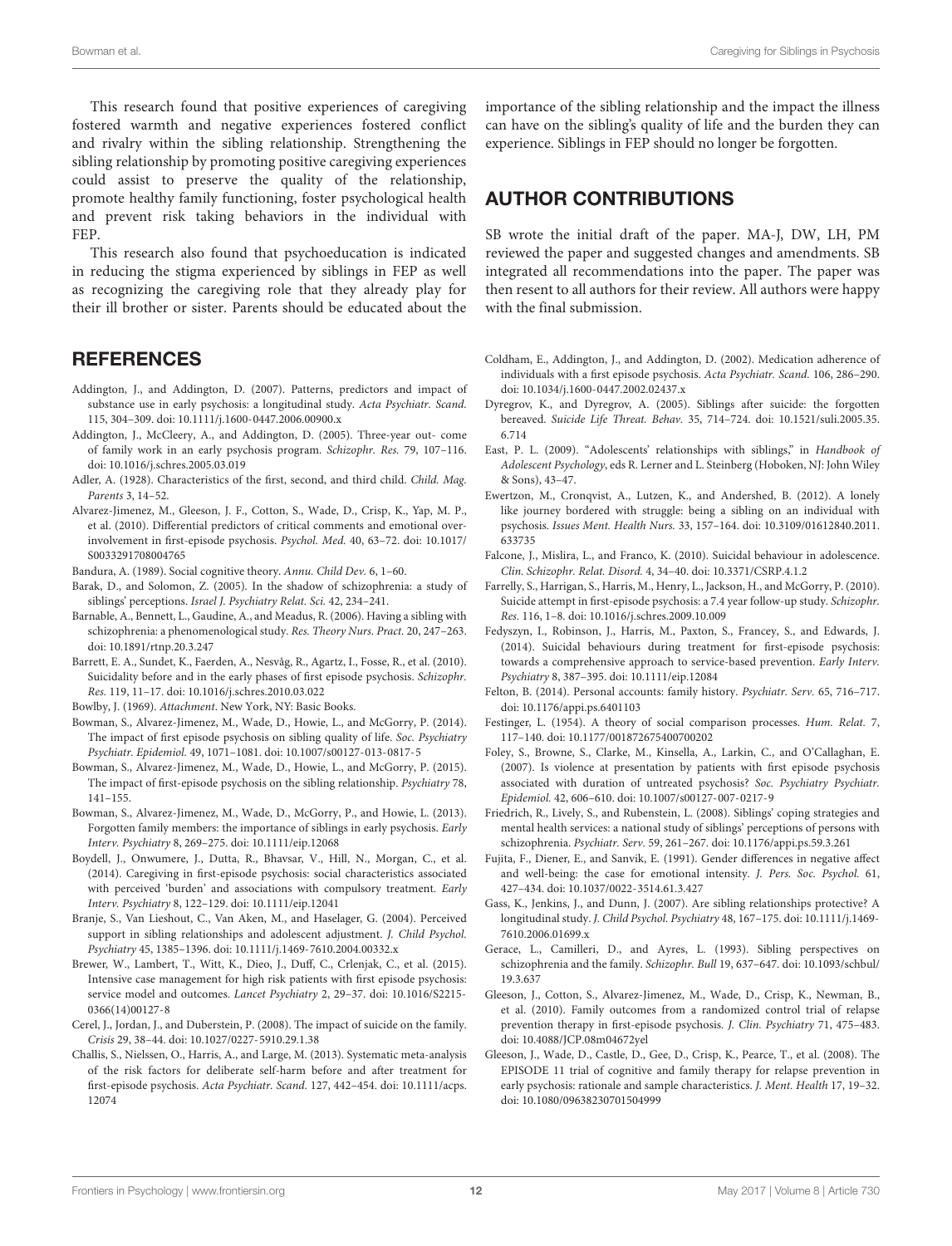- <span id="page-12-33"></span>Greenberg, J., Kim, H., and Greenley, J. (1997). Factors associated with subjective burden in siblings of adults with severe mental illness. Am. J. Orthopsychiatry 67, 231–241. [doi: 10.1037/h0080226](https://doi.org/10.1037/h0080226)
- <span id="page-12-32"></span>Hanzawa, S., Bae, J., Bae, Y., Chae, M., Tanaka, H., Nakane, H., et al. (2013). Psychological impact on caregivers traumatized by the violent behaviour of a family member with schizophrenia. Asian J. Psychiatr. 6, 46–51. [doi: 10.1016/j.](https://doi.org/10.1016/j.ajp.2012.08.009) [ajp.2012.08.009](https://doi.org/10.1016/j.ajp.2012.08.009)
- <span id="page-12-30"></span>Harris, M., Burgess, P., Chant, D., Pirkis, J., and McGorry, P. (2008). Impact of a specialized early psychosis treatment programme on suicide. Retrospective cohort study. Early Interv. Psychiatry 2, 11–21. [doi: 10.1111/j.1751-7893.2007.](https://doi.org/10.1111/j.1751-7893.2007.00050.x) [00050.x](https://doi.org/10.1111/j.1751-7893.2007.00050.x)
- <span id="page-12-7"></span>Jansen, J. E., Lysaker, P. H., Harder, S., Haahr, U. H., Lyse, H. G., Pedersen, M. B., et al. (2014). Positive and negative caregiving experiences in first-episode psychosis: emotional overinvolvement, wellbeing and metacognition. Psychol. Psychother. 87, 298–310. [doi: 10.1111/papt.12014](https://doi.org/10.1111/papt.12014)
- <span id="page-12-26"></span>Joa, I., Johannessen, J., Allestad, B., Friis, S., McGlashan, T., Melle, I., et al. (2008). The key to reducing duration of untreated first psychosis: information campaigns. Schizophr. Bull. 34, 466–472. [doi: 10.1093/schbul/sbm095](https://doi.org/10.1093/schbul/sbm095)
- <span id="page-12-20"></span>Kinsella, K., Anderson, R., and Anderson, W. (1996). Coping skills, strengths, and needs as perceived by adult offspring and siblings of people with mental illness: a retrospective study. Psychiatr. Rehabil. J. 20, 24–32. [doi: 10.1037/h0095388](https://doi.org/10.1037/h0095388)
- <span id="page-12-1"></span>Kreppner, K., and Lerner, R. (1989). Family Systems and Life-Span Development. Hillsdale, NJ: Erlbaum.
- <span id="page-12-39"></span>Ladwig, K., Marten-Mittag, B., Formanek, B., and Dammann, G. (2000). Gender differences of symptom reporting and medical health care utilization in the German population. Eur. J. Epidemiol. 16, 511–518. [doi: 10.1023/A:](https://doi.org/10.1023/A:1007629920752) [1007629920752](https://doi.org/10.1023/A:1007629920752)
- <span id="page-12-18"></span>Lambert, M., Conus, P., Cotton, S., Robinson, J., McGorry, P., and Schimmelmann, B. (2010). Prevalence, predictors, and consequences of long-term refusal of antipsychotic treatment in first-episode psychosis. J. Clin. Psychopharmacol. 30, 565–572. [doi: 10.1097/JCP.0b013e3181f058a0](https://doi.org/10.1097/JCP.0b013e3181f058a0)
- <span id="page-12-25"></span>Large, M., Mullen, K., Gupta, P., Harris, A., and Nielssen, O. (2014). Systematic meta-analysis of outcomes associated with psychosis and co-morbid substance use. Aust. N. Z. J. Psychiatry 48, 418–432. [doi: 10.1177/0004867414525838](https://doi.org/10.1177/0004867414525838)
- <span id="page-12-31"></span>Large, M., and Neilssen, O. (2011). Violence in first episode psychosis: a systematic review and metaanalysis. Schizophr. Res. 125, 209–220. [doi: 10.1016/j.schres.](https://doi.org/10.1016/j.schres.2010.11.026) [2010.11.026](https://doi.org/10.1016/j.schres.2010.11.026)
- <span id="page-12-8"></span>Lively, S., Friedrich, R., and Buckwalter, K. (1994). Sibling perception of schizophrenia: impact on relationships, roles and health. Issues Ment. Health Nurs. 16, 225–238. [doi: 10.3109/01612849509006937](https://doi.org/10.3109/01612849509006937)
- <span id="page-12-2"></span>Lobban, F., and Barrowclough, C. (2009). A Casebook of Family Interventions for Psychosis. Oxford: Wiley.
- <span id="page-12-9"></span>Lukens, E., Thorning, H., and Lohrer, S. (2004). Sibling perspectives on severe mental illness: reflections on self and family. Am. J. Orthopsychiatr. 74, 489–501. [doi: 10.1037/0002-9432.74.4.489](https://doi.org/10.1037/0002-9432.74.4.489)
- <span id="page-12-4"></span>McCann, T., Lubman, D., and Clark, E. (2011). First-time primary caregivers' experience of caring for young adults with first-episode psychosis. Schiophr. Bull. 37, 381–388. [doi: 10.1093/schbul/sbp085](https://doi.org/10.1093/schbul/sbp085)
- <span id="page-12-27"></span>Melle, I., Larsen, T. K., Haahr, U., Friis, S., Johannessen, J. O., Opjordsmoen, S., et al. (2004). Reducing the duration of untreated first episode psychosis: effects on clinical presentation. Arch. Gen. Psychiatry 61, 143–150. [doi: 10.1001/](https://doi.org/10.1001/archpsyc.61.2.143) [archpsyc.61.2.143](https://doi.org/10.1001/archpsyc.61.2.143)
- <span id="page-12-0"></span>Milevsky, A. (2005). Compensatory patterns of sibling support in emerging adulthood: variations in loneliness, self-esteem, depression, and life satisfaction. J. Soc. Pers. Relationsh. 22, 743–755. [doi: 10.1177/0265407505056447](https://doi.org/10.1177/0265407505056447)
- <span id="page-12-29"></span>Milton, J., Amin, S., Singh, S., Harrison, G., Jones, P., and Croudace, T. (2001). Aggressive incidents in first-episode psychosis. Br. J. Psychiatry 178, 433–440. [doi: 10.1192/bjp.178.5.433](https://doi.org/10.1192/bjp.178.5.433)
- <span id="page-12-38"></span>Moksnes, V., Moljord, L., Espenes, G., and Byrne, D. (2010). The association between stress and emotional states in adolescence: the role of gender and self esteem. Pers. Individ. Dif. 49, 430–435. [doi: 10.1016/j.paid.2010.04.012](https://doi.org/10.1016/j.paid.2010.04.012)
- <span id="page-12-11"></span>Newman, S., Simonds, L., and Billings, J. (2011). A narrative analysis investigating the impact of first episode psychosis on siblings' identity. Psychosis 3, 216–225. [doi: 10.1080/17522439.2010.542588](https://doi.org/10.1080/17522439.2010.542588)
- <span id="page-12-15"></span>Nordentoft, M., Jeppesen, P., Abel, M., Kassow, P., Petersen, L., Thorup, A., et al. (2002). OPUS study: suicidal behaviour, suicidal ideation and hopelessness among patients with first-episode psychosis. One-year follow-up of a

randomised controlled trial. Br. J. Psychiatry 43, 98–106. [doi: 10.1192/bjp.181.](https://doi.org/10.1192/bjp.181.43.s98) [43.s98](https://doi.org/10.1192/bjp.181.43.s98)

- <span id="page-12-23"></span>Nordentoft, M., Mortensen, P., and Pedersen, C. (2011). Absolute risk of suicide after first hospital contact in mental disorder. Arch. Gen. Psychiatry 68, 1058–1064. [doi: 10.1001/archgenpsychiatry.2011.113](https://doi.org/10.1001/archgenpsychiatry.2011.113)
- <span id="page-12-24"></span>Nordentoft, M., Wahlbeck, K., Hällgren, J., Westman, J., Osby, U., Alinaghizadeh, H., et al. (2013). Excess mortality, causes of death and life expectancy in 270,770 patients with recent onset mental disorders in Denmark, Finland and Sweden. PLoS ONE 8:e55176. [doi: 10.1371/journal.pone.0055176](https://doi.org/10.1371/journal.pone.0055176)
- <span id="page-12-34"></span>Norman, R., Malla, A., Manchanda, R., Harricharan, R., Takhar, J., and Northcott, S. (2005). Social support and three-year symptom and admission outcomes for first-episode psychosis. Schizophr. Res. 80, 227–234. [doi: 10.1016/](https://doi.org/10.1016/j.schres.2005.05.006) [j.schres.2005.05.006](https://doi.org/10.1016/j.schres.2005.05.006)
- <span id="page-12-21"></span>Pallant, J. (2016). SPSS Survival Manual: A Step by Step Guide to Data Analysis Using IBM SPSS, 6th Edn. Crows Nest, NSW: Allen &Unwin.
- <span id="page-12-6"></span>Patterson, P., Birchwood, M., and Cochrane, R. (2005). Expressed emotion as an adaptation to loss. Prospective study in first-episode psychosis. Br. J. Psychiatry 187(Suppl. 48), 59–64. [doi: 10.1080/j.1440-1614.2005.01516.x](https://doi.org/10.1080/j.1440-1614.2005.01516.x)
- <span id="page-12-19"></span>Perkins, D., Gu, H., Boteva, K., and Lieberman, J. (2005). Relationship between duration of untreated psychosis, and outcome in first-episode schizophrenia: a critical review, and meta-analysis. Am. J. Psychiatry 162, 1785–1804. [doi: 10.1176/appi.ajp.162.10.1785](https://doi.org/10.1176/appi.ajp.162.10.1785)
- <span id="page-12-37"></span>Polce-Lynch, M., Myers, B., Kliewer, V., and Kilmartin, C. (2001). Adolescent self-esteem and gender: exploring relations to sexual harassment, body image, media influence, and emotional expression. J. Youth Adolesc. 30, 225–244. [doi: 10.1023/A:1010397809136](https://doi.org/10.1023/A:1010397809136)
- <span id="page-12-16"></span>Power, P., Bell, R., Mills, R., Herrman-Doig, T., Davern, M., Henry, L., et al. (2003). Suicide prevention in first episode psychosis: the development of a randomised controlled trial of cognitive therapy for acutely suicidal patients with early psychosis. Aust. N. Z. J. Psychiatry 2003, 414–420. [doi: 10.1046/j.1440-1614.](https://doi.org/10.1046/j.1440-1614.2003.01209.x) [2003.01209.x](https://doi.org/10.1046/j.1440-1614.2003.01209.x)
- <span id="page-12-28"></span>Riebschleger, J. L. (1991). Families of chronically mentally ill people: siblings speak to social workers. Health Soc. Work 16, 94–103. [doi: 10.1093/hsw/16.2.94](https://doi.org/10.1093/hsw/16.2.94)
- <span id="page-12-17"></span>Robinson, J., Cotton, S., Conus, P., Schimmelmann, B., McGorry, P., and Lambert, M. (2009). Prevalence and predictors of suicide attempt in an incidence cohort of 661 young people with first episode psychosis. Aust. N. Z. J. Psychiatry 43, 149–157. [doi: 10.1080/00048670802607162](https://doi.org/10.1080/00048670802607162)
- <span id="page-12-3"></span>Royal Australian and New Zealand College of Psychiatrists [RANZCP] (2005). Clinical practice guidelines for the treatment of schizophrenia, and related disorders. Aust. N. Z. J. Psychiatry 39, 1–30.
- <span id="page-12-35"></span>SANE Australia (2010). People Living with Psychotic Illness: A SANE Response. SANE Australia. Available at: [https://www.sane.org/information/research/](https://www.sane.org/information/research/1042-people-living-with-psychosis-asane-response) [1042-people-living-with-psychosis-asane-response](https://www.sane.org/information/research/1042-people-living-with-psychosis-asane-response)
- <span id="page-12-36"></span>Seligman, M., and Csikszentmihalyi, M. (2000). Positive psychology: an introduction. Am. Psychol. 55, 5–14. [doi: 10.1037/0003-066X.55.1.5](https://doi.org/10.1037/0003-066X.55.1.5)
- <span id="page-12-13"></span>Sin, J., Henderson, C., Pinfold, V., and Norman, I. (2013). The E Sibling Project – exploratory randomised controlled trial of an online multicomponent psychoeducational intervention for siblings of individuals with first episode psychosis. BMC Psychiatry 13:123. [doi: 10.1186/1471-244X-13-123](https://doi.org/10.1186/1471-244X-13-123)
- <span id="page-12-14"></span>Sin, J., Moone, N., and Harris, P. (2008). Siblings of individuals with first-episode psychosis: understanding their experiences and needs. J. Psychosoc. Nurs. Ment. Health Serv. 46, 33–40. [doi: 10.3928/02793695-20080601-11](https://doi.org/10.3928/02793695-20080601-11)
- <span id="page-12-12"></span>Sin, J., Moone, N., Harris, P., Scully, E., and Wellman, N. (2011). Understanding the experiences and service needs of siblings of individuals with firstepisode psychosis: a phenomenological study. Early Interv. Psychiatry 6, 53–59. [doi: 10.1111/j.1751-7893.2011.00300.x](https://doi.org/10.1111/j.1751-7893.2011.00300.x)
- <span id="page-12-22"></span>Sin, J., Murrells, T., Spain, D., Norman, I., and Henderson, C. (2016). Wellbeing, mental health knowledge and caregiving experiences of siblings of people with psychosis, compared to their peers and parents: an exploratory study. Soc. Psychiatry Psychiatr. Epidemiol. 51, 1247–1255. [doi: 10.1007/s00127-016-](https://doi.org/10.1007/s00127-016-1222-7) [1222-7](https://doi.org/10.1007/s00127-016-1222-7)
- <span id="page-12-10"></span>Sjoblom, L., Hellzen, O., and Lilja, L. (2013). "I screamed for help": a single case study of one sister's experiences with formal psychiatric care when her brother became mentally ill. Health 5, 417–425. [doi: 10.4236/health.2013.53056](https://doi.org/10.4236/health.2013.53056)
- <span id="page-12-5"></span>Smith, J., Fadden, G., and O'Shea, M. (2009). "A casebook of family interventions for psychosis," in Interventions with Siblings, eds F. Lobban and C. Barrowclough (Chichester: Wiley), 185–211.